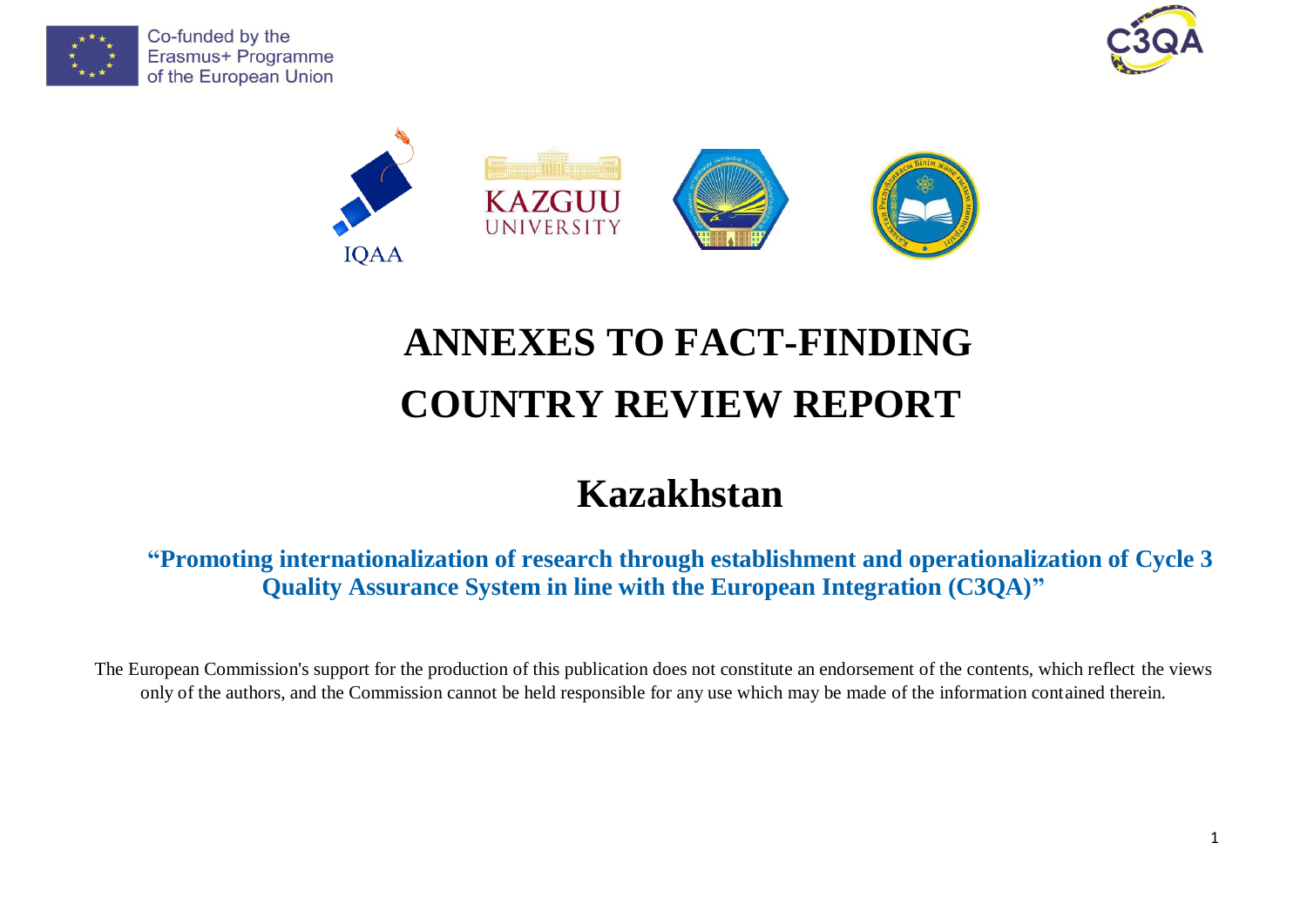



**Annex 1**

## Table 1. Repartition of admission and graduation of students (B - Bachelor, M – Master, D – Doctorate level) by fields of **knowledge, 2014-2017, in persons<sup>1</sup>**

| <b>Field</b>      |                        |         | 2014-2015      |                                               |          | 2015 - 2016    |                                                   |                | 2016-2017      |                                               |  |
|-------------------|------------------------|---------|----------------|-----------------------------------------------|----------|----------------|---------------------------------------------------|----------------|----------------|-----------------------------------------------|--|
|                   |                        | B       | M              | D                                             | $\bf{B}$ | M              | D                                                 | B              | M              | D                                             |  |
| <b>Total</b>      | <b>Total</b><br>number | 474 841 | 20 819         | 2 0 6 3                                       | 454 116  | 29 8 82        | 2 2 8 8                                           | 477 074        | 14 5 95        | 2 7 1 0                                       |  |
|                   | <b>Admission</b>       | 124 723 | 16 941         | 729                                           | 113 972  | 15 261         | 794                                               | 147 692        | 7430           | 1 0 8 6                                       |  |
|                   | <b>Graduation</b>      | 177 678 | 15 880         | 503 (including<br>314 with thesis<br>defense) | 146 227  | 15816          | 533<br>(including 175)<br>with thesis<br>defense) | 121 829        | 4 8 0 2        | 619 (including<br>117 with thesis<br>defense) |  |
| <b>Aviation</b>   | <b>Admission</b>       | 120     | $\overline{0}$ | $\overline{0}$                                | 123      | $\overline{0}$ | $\overline{0}$                                    | $\overline{0}$ | $\theta$       | $\overline{0}$                                |  |
| equipment         | <b>Graduation</b>      | 167     | $\overline{0}$ | $\overline{0}$                                | 122      | $\overline{0}$ | $\theta$                                          | $\overline{0}$ | $\overline{0}$ | $\overline{0}$                                |  |
| <b>Education</b>  | <b>Admission</b>       | 32436   | 2 5 6 7        | 72                                            | 30 978   | 2 1 3 0        | 83                                                | 42 508         | 1417           | 131                                           |  |
|                   | <b>Graduation</b>      | 44712   | 2 5 9 5        | 45 (including<br>27 with thesis<br>defense)   | 40 116   | 2 5 4 6        | 50 (including)<br>16 with thesis<br>defense)      | 33 250         | 1 1 4 5        | 50 (including)<br>13 with thesis<br>defense)  |  |
| <b>Humanities</b> | <b>Admission</b>       | 4030    | 1 1 8 0        | 78                                            | 3782     | 1 0 36         | 84                                                | 4 8 6 9        | 502            | 112                                           |  |
|                   | <b>Graduation</b>      | 4264    | 980            | 61 (including<br>46 with thesis<br>defense)   | 3 9 7 6  | 1 0 7 1        | 61 (including 8)<br>with thesis<br>defense)       | 3 5 7 3        | 711            | 59 (including 5)<br>with thesis<br>defense)   |  |

<sup>&</sup>lt;sup>1</sup> The Committee on Statistics under the Ministry of National Economy of the Republic of Kazakhstan. Statistics on education. Bulletins for 2014, 2015, 2016. [http://stat.gov.kz/faces/publicationsPage/publicationsOper/homeNumbersEducation/EducationpublBullS13-](http://stat.gov.kz/faces/publicationsPage/publicationsOper/homeNumbersEducation/EducationpublBullS13-2015;jsessionid=7JyPY91Wjwknc2RxSzVhQBRTHf2qD6F1Bp9L4vJ8kTBHDNdtgyvT!-171251091!NONE?_adf.ctrl-state=10gx1hcu9z_4&_afrLoop=22225598320033853#%40%3F_adf.ctrl-state%3Dj2nth89f7_4) [2015;jsessionid=7JyPY91Wjwknc2RxSzVhQBRTHf2qD6F1Bp9L4vJ8kTBHDNdtgyvT!-171251091!NONE?\\_adf.ctrl-](http://stat.gov.kz/faces/publicationsPage/publicationsOper/homeNumbersEducation/EducationpublBullS13-2015;jsessionid=7JyPY91Wjwknc2RxSzVhQBRTHf2qD6F1Bp9L4vJ8kTBHDNdtgyvT!-171251091!NONE?_adf.ctrl-state=10gx1hcu9z_4&_afrLoop=22225598320033853#%40%3F_adf.ctrl-state%3Dj2nth89f7_4) $\frac{1}{3}$ [state=10gx1hcu9z\\_4&\\_afrLoop=22225598320033853#%40%3F\\_adf.ctrl-state%3Dj2nth89f7\\_4](http://stat.gov.kz/faces/publicationsPage/publicationsOper/homeNumbersEducation/EducationpublBullS13-2015;jsessionid=7JyPY91Wjwknc2RxSzVhQBRTHf2qD6F1Bp9L4vJ8kTBHDNdtgyvT!-171251091!NONE?_adf.ctrl-state=10gx1hcu9z_4&_afrLoop=22225598320033853#%40%3F_adf.ctrl-state%3Dj2nth89f7_4)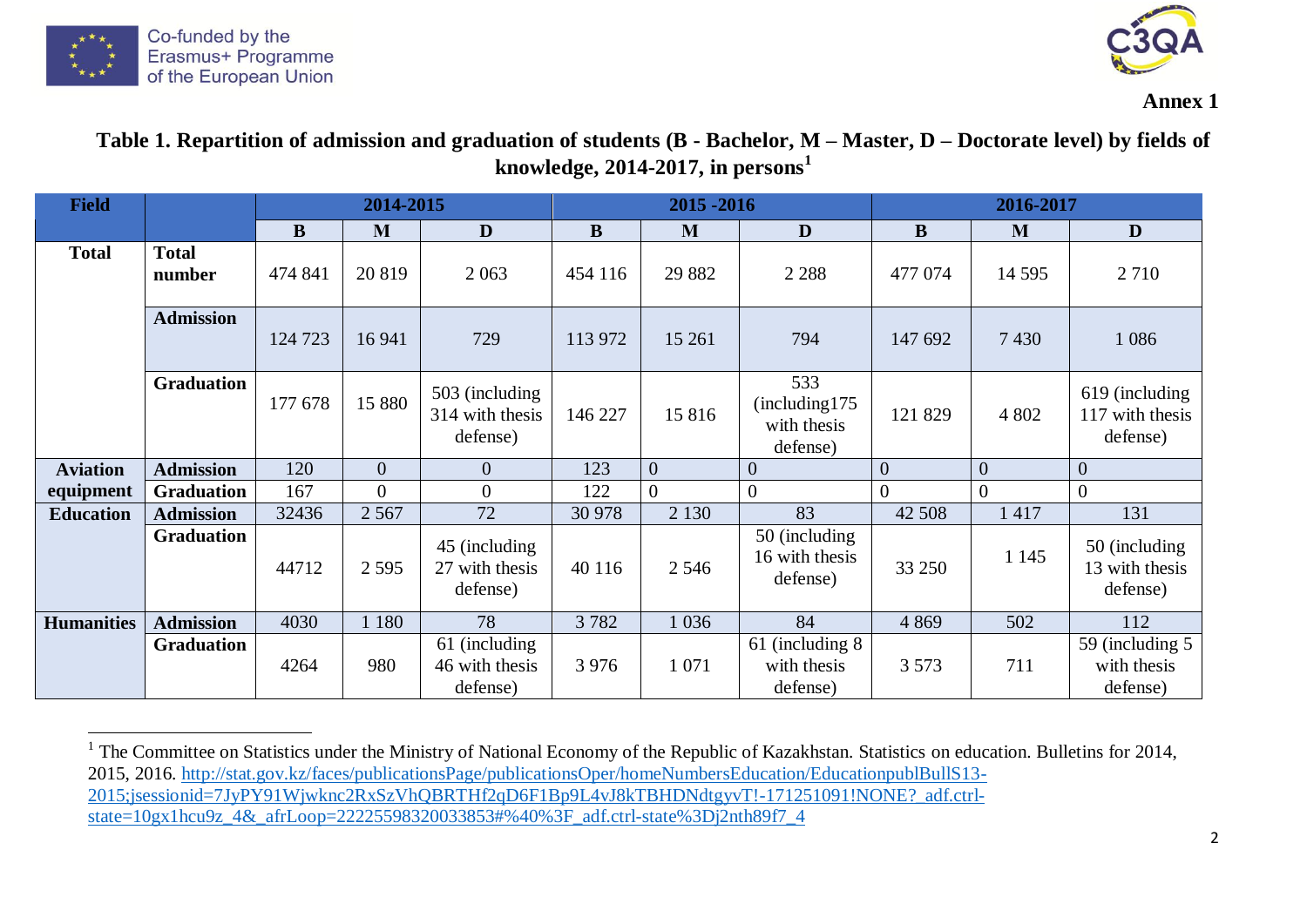

Co-funded by the<br>Erasmus+ Programme<br>of the European Union



| Law                                                      | <b>Admission</b>  | 13718          | 1827    | 15                                           | 11 399         | 1794    | 34                                           | 16 048  | 165            | 111                                            |
|----------------------------------------------------------|-------------------|----------------|---------|----------------------------------------------|----------------|---------|----------------------------------------------|---------|----------------|------------------------------------------------|
|                                                          | <b>Graduation</b> | 26616          | 1934    | 19 (including<br>13 with thesis<br>defense)  | 19 342         | 2 0 2 4 | 42 (including<br>22 with thesis<br>defense)  | 16 870  | 267            | 32 (including 6)<br>with thesis<br>defense)    |
| Art                                                      | <b>Admission</b>  | 9841           | 307     | 10                                           | 6 5 4 5        | 174     | 14                                           | 7 4 0 8 | 134            | 12                                             |
|                                                          | <b>Graduation</b> | 25993          | 234     | 18 (0 with<br>thesis defense)                | 2 2 7 7        | 260     | 10 (including<br>10 with thesis<br>defense)  | 2618    | 181            |                                                |
| <b>Social</b>                                            | <b>Admission</b>  | 19111          | 4 2 9 1 | 58                                           | 15 770         | 3 9 1 9 | 120                                          | 20 234  | 463            | 211                                            |
| Sciences,<br><b>Economics</b><br>and<br><b>Business</b>  | <b>Graduation</b> | 41933          | 4 6 9 3 | 115 (including<br>64 with thesis<br>defense) | 27 69 6        | 4 4 7 8 | 92 (including<br>49 with thesis<br>defense)  | 20 560  | 897            | 77 (including<br>32 with thesis<br>defense)    |
| <b>Natural</b>                                           | <b>Admission</b>  | 3732           | 1 0 2 6 | 69                                           | 3 5 1 1        | 909     | 68                                           | 4 0 5 7 | 676            | 80                                             |
| <b>Sciences</b>                                          | <b>Graduation</b> | 4605           | 952     | 67 (including<br>39 with thesis<br>defense)  | 4 3 5 8        | 1 0 6 6 | 66 (0 with<br>thesis defense)                | 3 3 8 4 | 729            | 75 (including 8)<br>with<br>thesis<br>defense) |
| <b>Technical</b>                                         | <b>Admission</b>  | 25328          | 3 2 2 2 | 194                                          | $\overline{0}$ | 4 0 30  | 209                                          | 31 102  | 3 2 7 5        | 236                                            |
| <b>Sciences</b><br>and<br><b>Technologi</b><br><b>es</b> | <b>Graduation</b> | 36 130         | 2889    | 124 (including<br>76 with thesis<br>defense) | 9              | 2974    | 137 (including<br>45 with thesis<br>defense) | 25 7 36 | 2 1 2 4        | 182 (including<br>8 with thesis<br>defense)    |
| <b>Agricultur</b>                                        | <b>Admission</b>  | 2829           | 470     | 66                                           | 2787           | 365     | 36                                           | 3 0 0 7 | 339            | 38                                             |
| al Sciences                                              | <b>Graduation</b> | 2190           | 354     | 21 (including<br>11 with thesis<br>defense)  | 2 3 1 5        | 366     | 35 (including 6)<br>with thesis<br>defense)  | 2 4 2 0 | 430            | 41 (including<br>13 with thesis<br>defense)    |
| <b>Services</b>                                          | <b>Admission</b>  | 5259           | 391     | 9                                            | 4783           | 239     | 15                                           | 6 2 2 8 | 96             | 14                                             |
|                                                          | <b>Graduation</b> | 7735           | 383     | 7 (including 6)<br>with thesis<br>defense)   | 6 3 5 2        | 461     | 3 (including 3)<br>with thesis<br>defense)   | 4 2 1 0 | 226            | 3 (including 1)<br>with thesis<br>defense)     |
| <b>Military</b>                                          | <b>Admission</b>  | $\overline{0}$ | 6       | $\overline{2}$                               | 611            | 16      | $\overline{2}$                               | 834     | $\overline{4}$ |                                                |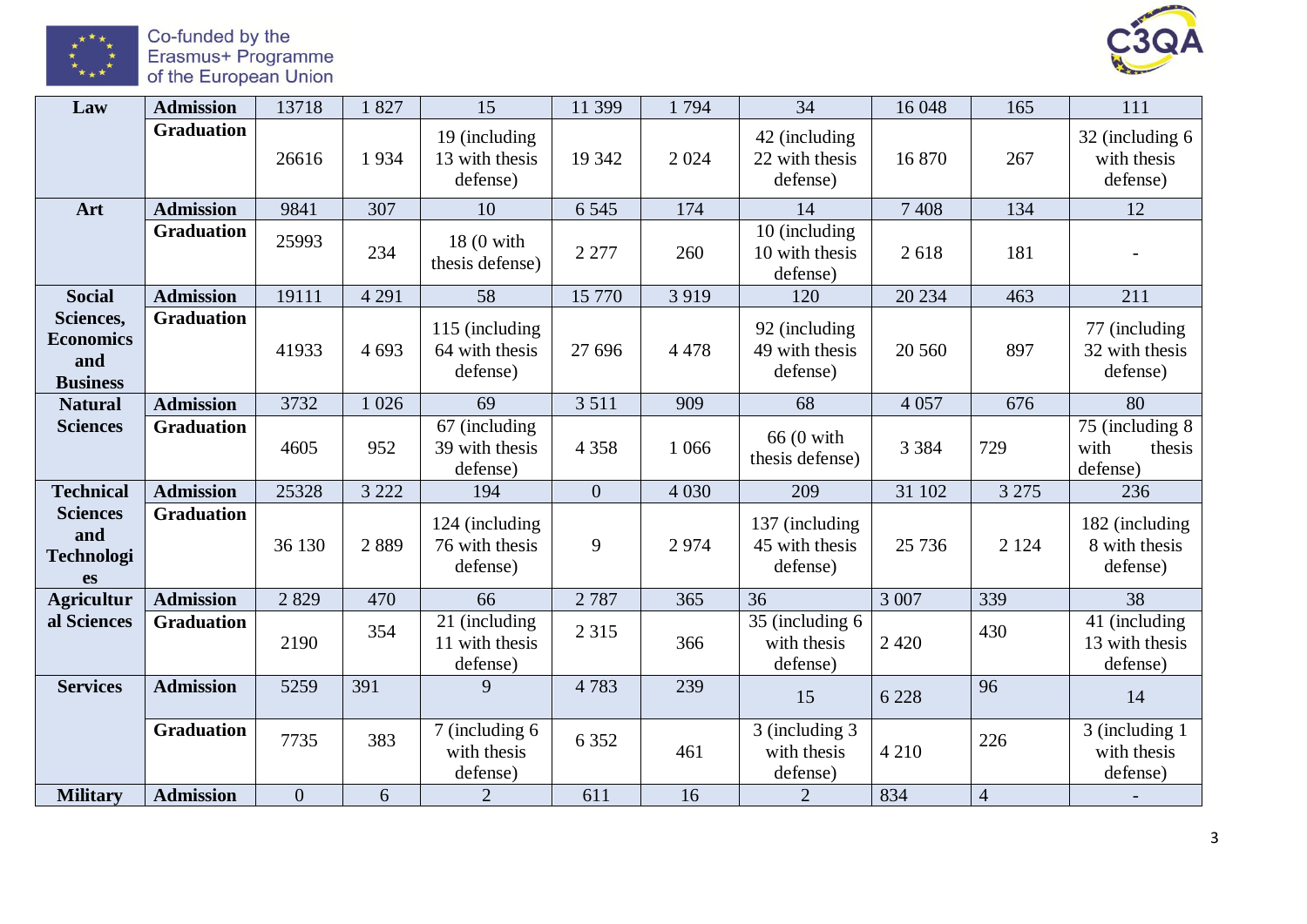

Co-funded by the<br>Erasmus+ Programme<br>of the European Union



| <b>Affairs and</b>                  |                   |                |                |                                              |     |     |                                             |       |     |                                             |
|-------------------------------------|-------------------|----------------|----------------|----------------------------------------------|-----|-----|---------------------------------------------|-------|-----|---------------------------------------------|
| <b>Security</b>                     | <b>Graduation</b> | $\overline{0}$ | $\overline{0}$ |                                              | 476 | 13  |                                             | 730   | 5   | $\overline{\phantom{a}}$                    |
| <b>Health care</b><br>and social    | <b>Admission</b>  | 5 7 7 9        | 307            | 88                                           | 854 | 275 | 92                                          | 082   | 268 | 96                                          |
| security<br>(Medicine)              | <b>Graduation</b> | 3 0 6 6        | 158            | 147 (including<br>25 with thesis<br>defense) | 562 | 342 | 27 (including<br>13 with thesis<br>defense) | 484   | 293 | 83 (including<br>19 with thesis<br>defense) |
| <b>Veterinary</b><br><b>Science</b> | <b>Admission</b>  | 1 1 6 3        | 130            | 13                                           | 225 | 110 | 12                                          | 1 373 | 91  | 15                                          |
|                                     | <b>Graduation</b> | 812            | 111            | 10 (including 7)<br>with thesis<br>defense)  | 752 | 118 | 10 (including 3)<br>with thesis<br>defense) | 855   | 125 | 11 (including<br>10 with thesis<br>defense) |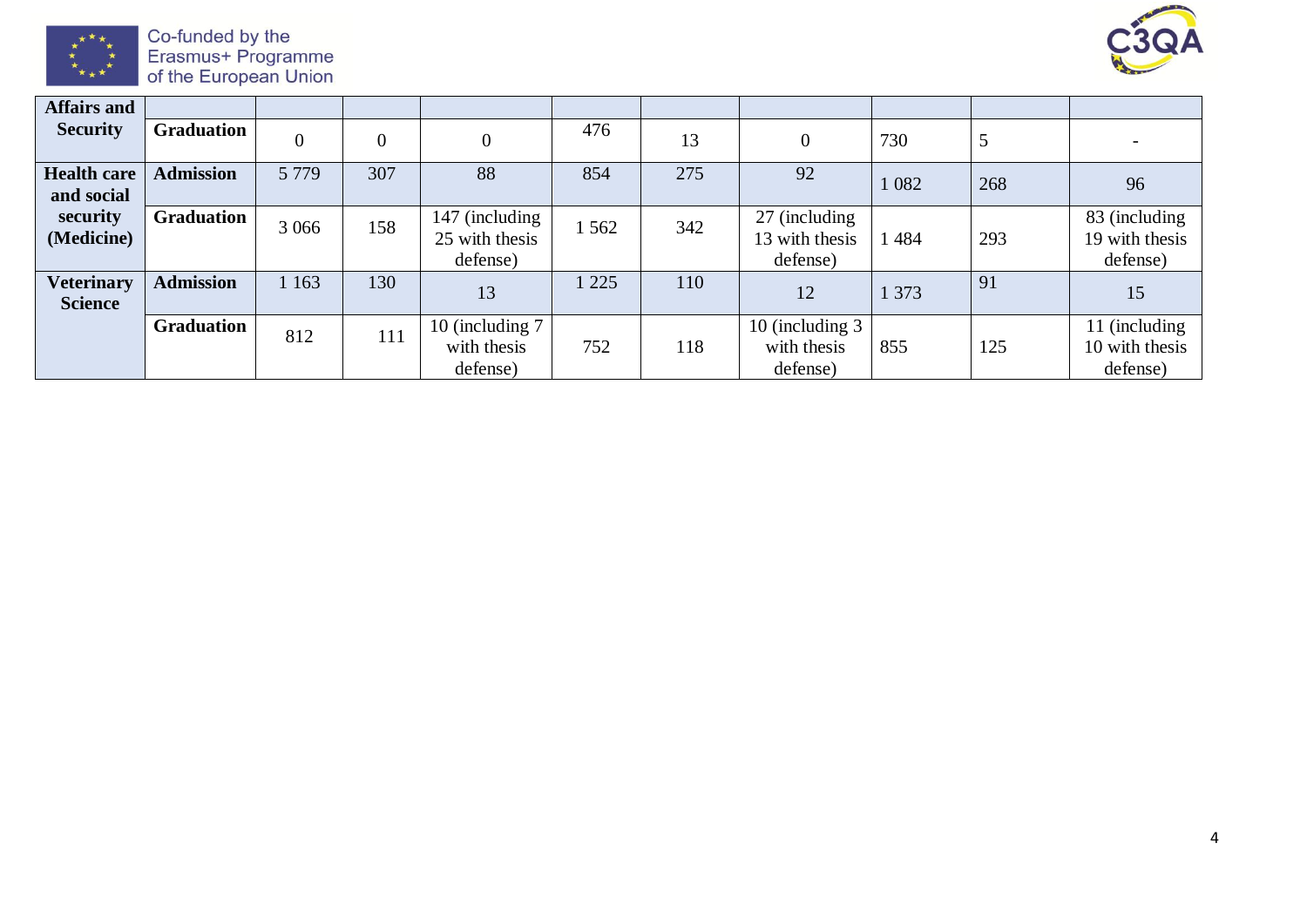

 $\overline{a}$ 



| <b>Field</b>              |            | 2012                     | 2013                     | 2014           | 2015           | 2016                 |
|---------------------------|------------|--------------------------|--------------------------|----------------|----------------|----------------------|
| Education                 | Admission  | 42                       | 52                       | 72             | 83             | 131                  |
|                           | Graduation | $\overline{7}$           | 35                       | 45             | 50             | 50                   |
| Humanities                | Admission  | 51                       | 56                       | 78             | 84             | 112                  |
|                           | Graduation | 20                       | 29                       | 61             | 61             | 59                   |
| Law                       | Admission  | 29                       | 37                       | 33             | 34             | 111                  |
|                           | Graduation | 12                       | 31                       | 22             | 42             | 32                   |
| Art                       | Admission  | 10                       | 8                        | 10             | 14             | 12                   |
|                           | Graduation | 10                       | 8                        | $\overline{a}$ | 10             | $\overline{a}$       |
| Social Sciences,          | Admission  | 66                       | 78                       | 58             | 120            | 211                  |
| Economics and             | Graduation | 75                       | 115                      | 115            | 92             | 77                   |
| <b>Business</b>           |            |                          |                          |                |                |                      |
| <b>Natural Sciences</b>   | Admission  | 94                       | 72                       | 69             | 68             | 80                   |
|                           | Graduation | 73                       | 53                       | 67             | 66             | 75                   |
| <b>Technical Sciences</b> | Admission  | 186                      | 185                      | 194            | 209            | 236                  |
| and Technologies          | Graduation | 37                       | 63                       | 124            | 137            | 182                  |
| Agricultural              | Admission  | 41                       | 43                       | 66             | 36             | 38                   |
| Sciences                  | Graduation | 7                        | 13                       | 21             | 35             | 41                   |
| <b>Services</b>           | Admission  | $\overline{\phantom{a}}$ | $\overline{2}$           | 9              | 15             | 14                   |
|                           | Graduation | $\overline{2}$           | $\overline{7}$           | $\overline{7}$ | $\overline{3}$ | $\overline{3}$       |
| <b>Military Affairs</b>   | Admission  | 35                       | $\overline{\phantom{0}}$ | $\overline{2}$ | $\overline{2}$ | $\frac{1}{\sqrt{2}}$ |
| and Security              | Graduation | 10                       | $\overline{a}$           | $\overline{a}$ |                | $\overline{a}$       |
| Health care and           | Admission  | $\overline{\phantom{0}}$ | 83                       | 88             | 92             | 96                   |
| social security           | Graduation | $\overline{\phantom{a}}$ | 15                       | 25             | 27             | 83                   |
| (Medicine)                |            |                          |                          |                |                |                      |
| <b>Veterinary Science</b> | Admission  | 11                       | 10                       | 13             | 12             | 15                   |
|                           | Graduation | $\overline{4}$           | $\overline{4}$           | 10             | 10             | 11                   |

## **Table 2. Repartition of PhD graduates by fields of study for the last 5 years, in persons<sup>2</sup>**

## **Table 3. Number of doctorate students who defended their thesis, for the last 5 years, in persons<sup>3</sup>**

| <b>Field</b>            | 2012 | 2013 | 2014 | 2015 | 2016 | <b>Total</b> |
|-------------------------|------|------|------|------|------|--------------|
| Education               |      | 10   | 21   | 16   | 13   | 65           |
| Humanities              | 12   | 4    |      | 8    |      | 40           |
| Law                     |      |      | 10   | 22   |      | 48           |
| Art                     | 10   | Ô    |      | 10   |      | 28           |
| Social Sciences,        | 16   | 30   | 43   | 49   | 32   | 170          |
| Economics and           |      |      |      |      |      |              |
| <b>Business</b>         |      |      |      |      |      |              |
| <b>Natural Sciences</b> | 39   |      | 19   |      |      | 75           |

<sup>2</sup> [The Committee on Statistics under the Ministry of National Economy of the Republic of Kazakhstan](http://www.stat.gov.kz/faces/wcnav_externalId/homeNumbersEducation?_afrLoop=20756203780859287#%40%3F_afrLoop%3D20756203780859287%26_adf.ctrl-state%3Dbbjkb6c5y_50)

<sup>3</sup> The Committee on Statistics under the Ministry of National Economy of the Republic of Kazakhstan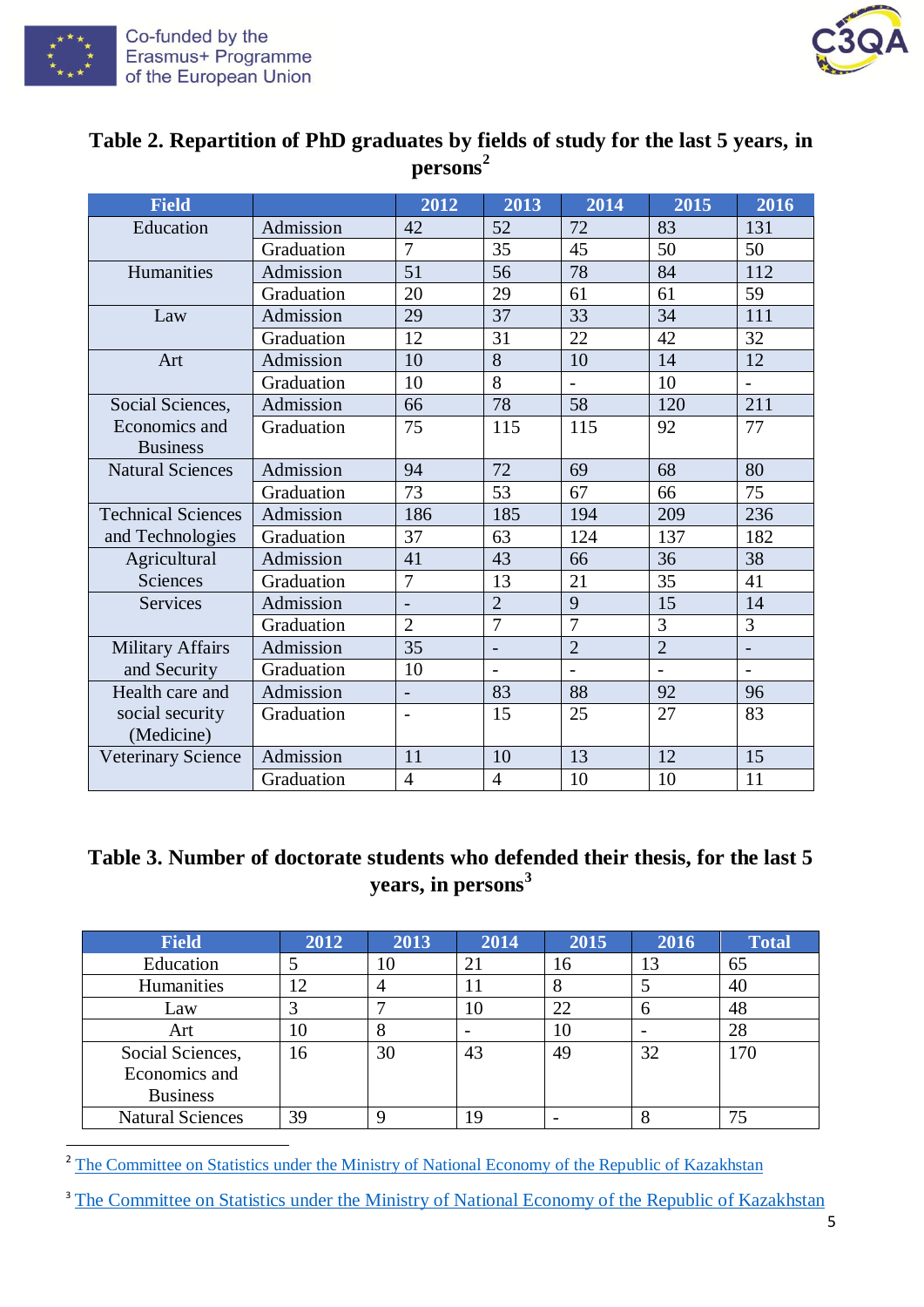

 $\overline{a}$ 



| $\sim$ $\sim$ $\sim$ $\sim$ $\sim$ $\sim$ |            |            |         |            |                |
|-------------------------------------------|------------|------------|---------|------------|----------------|
| 18                                        | 13         | 11         | 45      | 8          | 95             |
|                                           |            |            |         |            |                |
| 2                                         | 6          |            | 6       | 13         | 28             |
|                                           |            | 3          | 3       |            | 7              |
| 2                                         |            |            |         |            | $\overline{2}$ |
|                                           |            |            |         |            |                |
|                                           | 10         | 6          | 13      | 19         | 48             |
|                                           |            |            |         |            |                |
| 3                                         | 3          |            |         | 6          | 15             |
| 110                                       | 100        | 125        | 175     | 117        | 621            |
| $(42,8\%)$                                | $(26,8\%)$ | $(24,8\%)$ | (32,8%) | $(18,9\%)$ | (27,1%)        |
|                                           |            |            |         |            |                |

## **Table 4. The number of PhD students receiving state funding, 2011-2016, in persons<sup>4</sup>**

| <b>Level of</b><br>education | 2011-2012 | 2011-2012<br>academic year   academic year   academic year   academic year | 2013-2014 | 2014-2015 | 2015-2016<br>  academic vear |
|------------------------------|-----------|----------------------------------------------------------------------------|-----------|-----------|------------------------------|
| PhD                          | 868       | 296                                                                        | 892       | 2 0 6 3   | 2 2 2 8                      |

## **Table 5. Number of PhD students per gender in 2016/17<sup>5</sup>**

| <b>Speciality</b>             | <b>Number of PhD students</b> |               |              |  |  |  |  |
|-------------------------------|-------------------------------|---------------|--------------|--|--|--|--|
|                               | <b>Male</b>                   | <b>Female</b> | <b>Total</b> |  |  |  |  |
| Education                     | 63                            | 224           | 287          |  |  |  |  |
| Humanities                    | 100                           | 171           | 271          |  |  |  |  |
| Law                           | 84                            | 92            | 176          |  |  |  |  |
| Art                           | 19                            | 27            | 46           |  |  |  |  |
| Economics and                 | 158                           | 285           | 443          |  |  |  |  |
| <b>Business</b>               |                               |               |              |  |  |  |  |
| <b>Natural Sciences</b>       | 91                            | 135           | 226          |  |  |  |  |
| <b>Engineering Science</b>    | 315                           | 349           | 664          |  |  |  |  |
| and Technology                |                               |               |              |  |  |  |  |
| <b>Agricultural Sciences</b>  | 50                            | 93            | 143          |  |  |  |  |
| <b>Services</b>               | 17                            | 23            | 40           |  |  |  |  |
| <b>Health and Social Care</b> | 86                            | 187           | 273          |  |  |  |  |
| (Medicine)                    |                               |               |              |  |  |  |  |
| <b>Veterinary Science</b>     | 14                            | 27            | 41           |  |  |  |  |

<sup>&</sup>lt;sup>4</sup> The Committee on Statistics [under the Ministry of National Economy of the Republic of Kazakhstan](http://www.stat.gov.kz/faces/wcnav_externalId/homeNumbersEducation?_afrLoop=20756203780859287#%40%3F_afrLoop%3D20756203780859287%26_adf.ctrl-state%3Dbbjkb6c5y_50)

<sup>5</sup> [Committee on Statistics under the Ministry of National Economy of the Republic of Kazakhstan.](http://stat.gov.kz/faces/wcnav_externalId/EducationpublBullS13-2016?_afrLoop=10678063282126915#%40%3F_afrLoop%3D10678063282126915%26_adf.ctrl-state%3D10kobbk8ye_43)  [Educational statistics. Bulletins for 2016](http://stat.gov.kz/faces/wcnav_externalId/EducationpublBullS13-2016?_afrLoop=10678063282126915#%40%3F_afrLoop%3D10678063282126915%26_adf.ctrl-state%3D10kobbk8ye_43)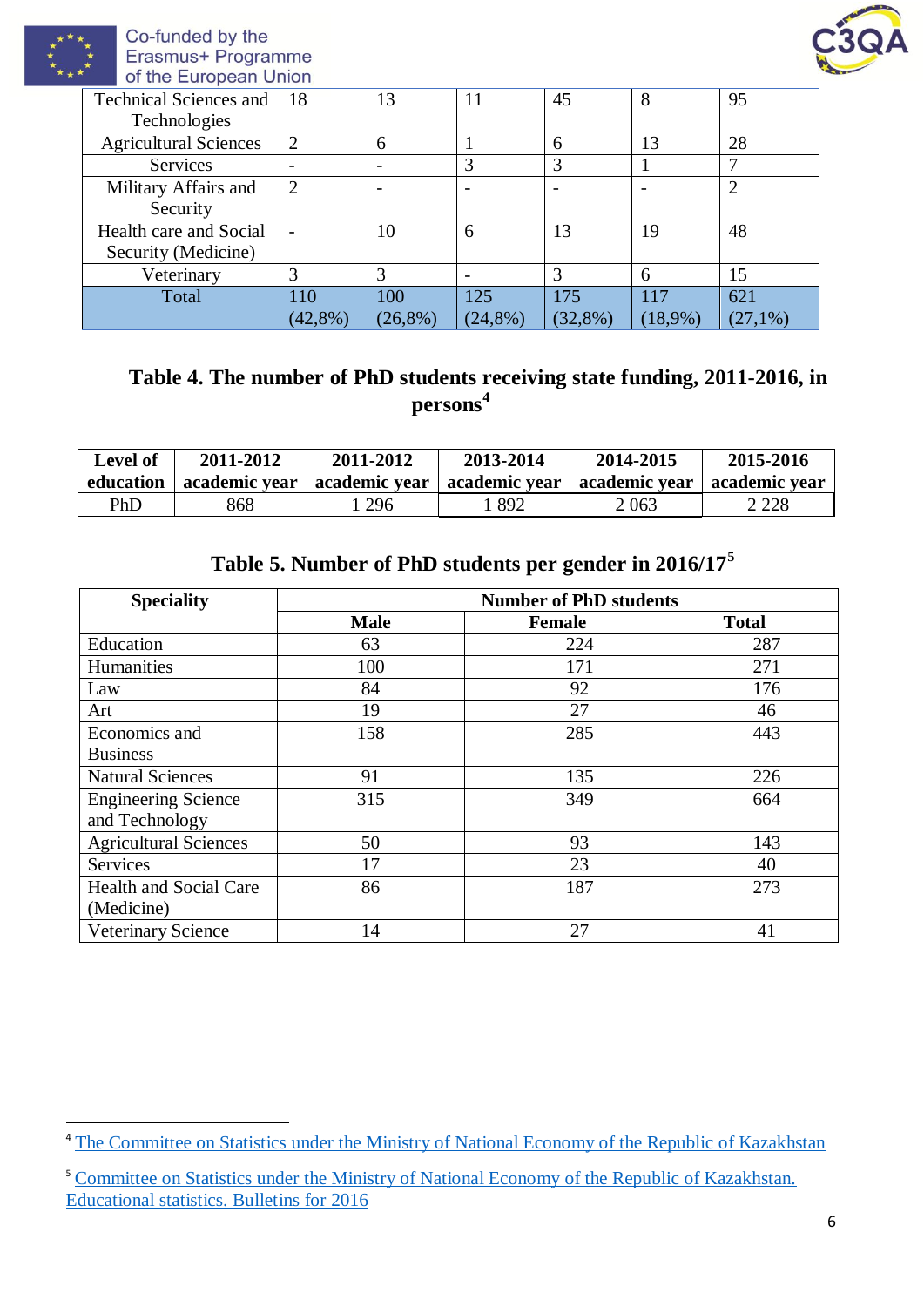



## **Diagram 1. The number of PhD students by**





## **Diagram 2. Number of accredited PhD programmes by national and foreign quality assurance agencies**

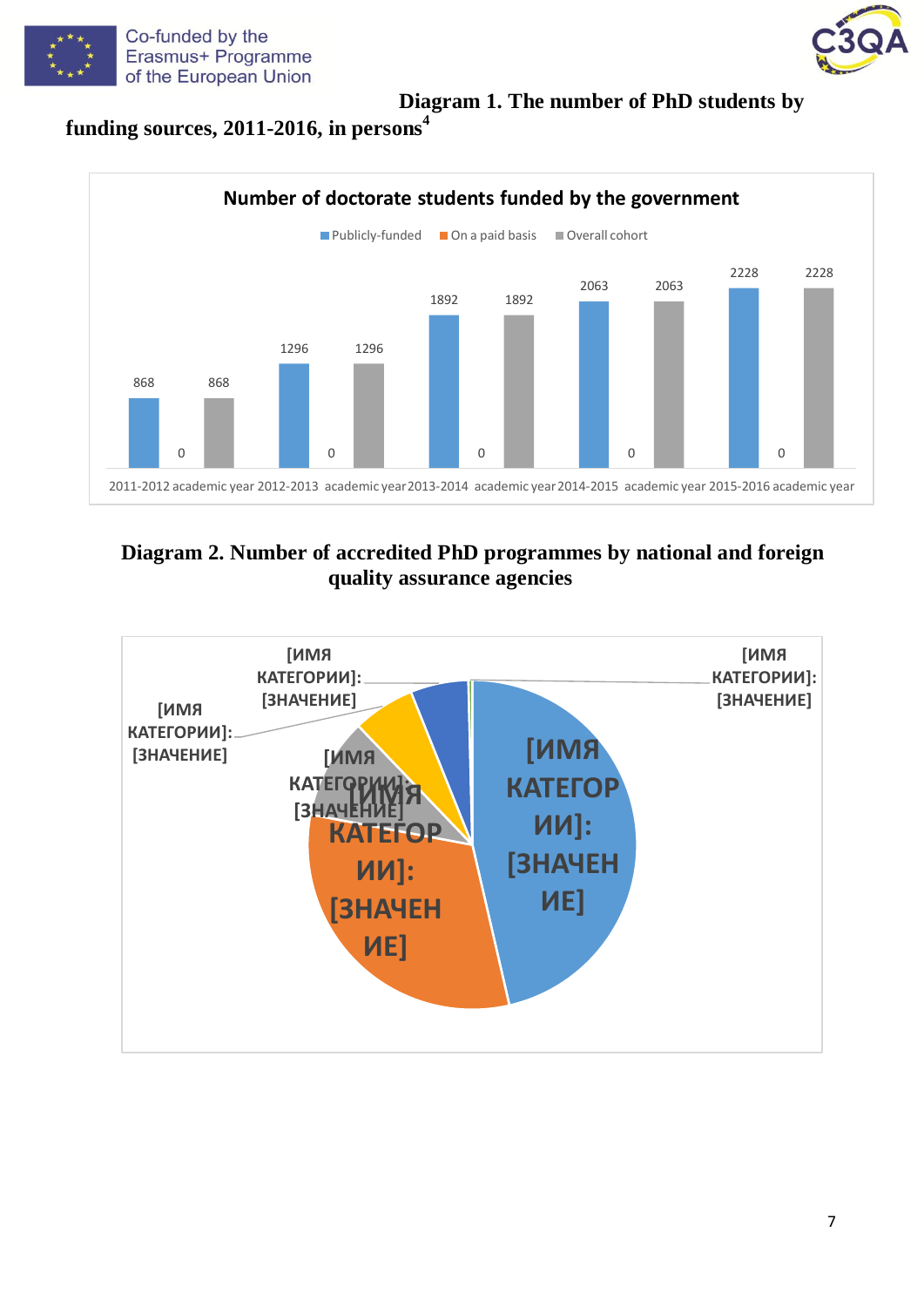



## **Chapter 2. Case of KAZGUU University**

## **Table 5. The list of international guest-lecturers in 2016**

| #  | Lecturer's name        | <b>University</b>                     | <b>Topic</b>                        |
|----|------------------------|---------------------------------------|-------------------------------------|
| 1. | Artur Kozlovskii       | University of Wroclaw (Poland)        | Human rights protection in the EU   |
| 2. | Luydmila               | Saint<br>Petersburg<br>State          | Key issue in international law      |
|    | Galendskaya            | University (Russia)                   | development                         |
| 3. | Alexis Vahlas          | University<br>of<br><b>Strasbourg</b> | The right of international treaties |
|    |                        | (France)                              |                                     |
| 4. | Avakjan Souren         | Moscow<br><b>State</b><br>Lomonosov   | issues<br>of<br>Contemporary<br>the |
|    |                        | University (Russia)                   | <b>Constitutional Law</b>           |
| 5. | <b>Alexander Daudi</b> | Fulbright program (US)                | State administration                |
| 6. | <b>Carmen Thiele</b>   | European University Viadrina          | The Conceptions of scientific       |
|    |                        |                                       | research on the basis of the        |
|    |                        |                                       | international court jurisdiction    |
| 7. | Pavel Sturma           | <b>Charles University</b>             | Codification<br>and<br>progressive  |
|    |                        |                                       | development of the International    |
|    |                        |                                       | Law                                 |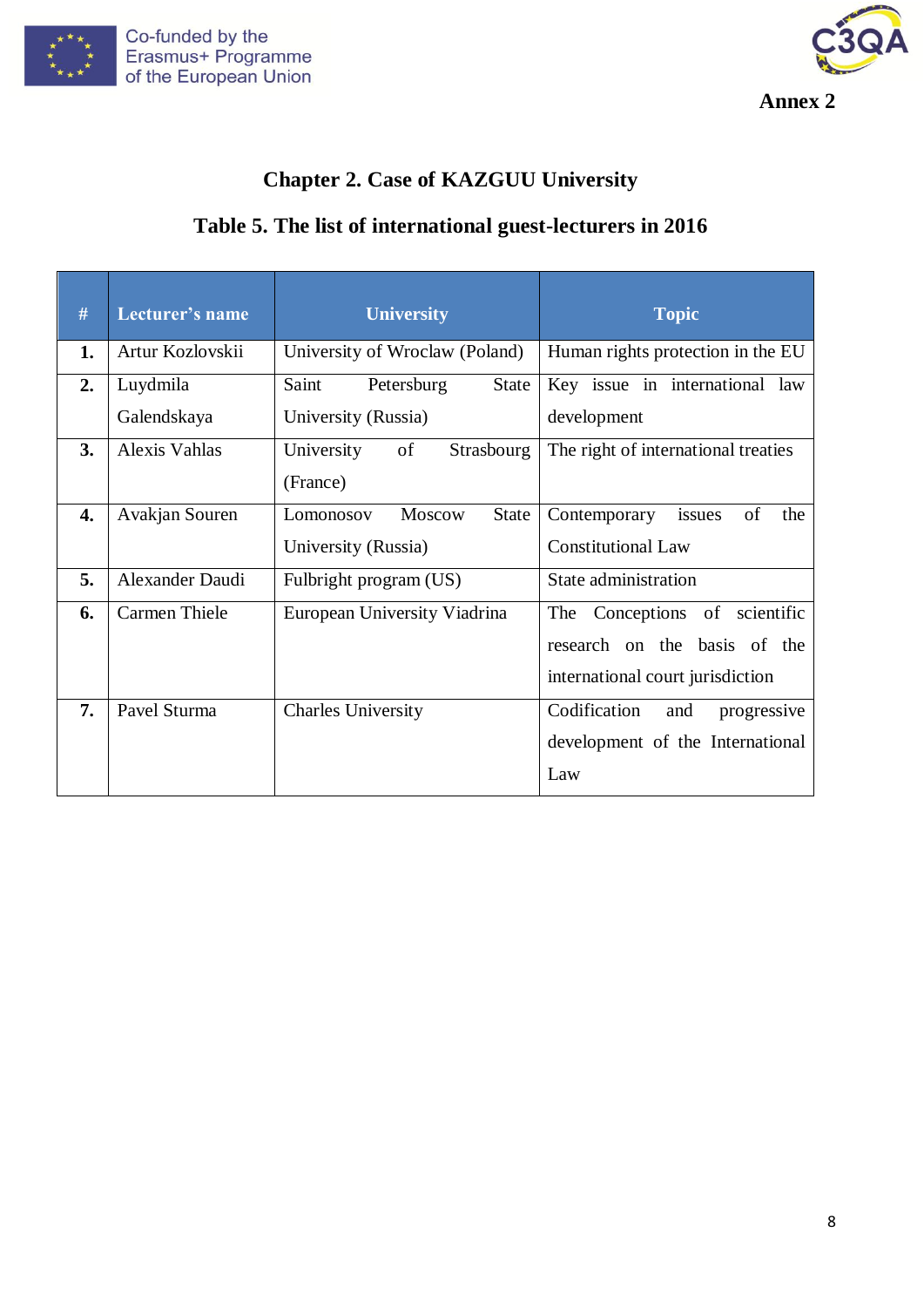



## **Chapter 3. Case of KAZGUU University. PhD students' survey results.**

**Survey results: Provision of PhD at KAZGUU (descriptive statistics)**

- Participants: PhD students Number: 8 Programs: (1) Law; (2) International Law Year of enrollment: 2011, 2013, 2016 Gender: 3 male, 5 female Age: 27-46 Funding: 4 funded by government, 4 pay tuition fees
- 1) Students' motivations to enroll into PhD programs



2) Students' work experience

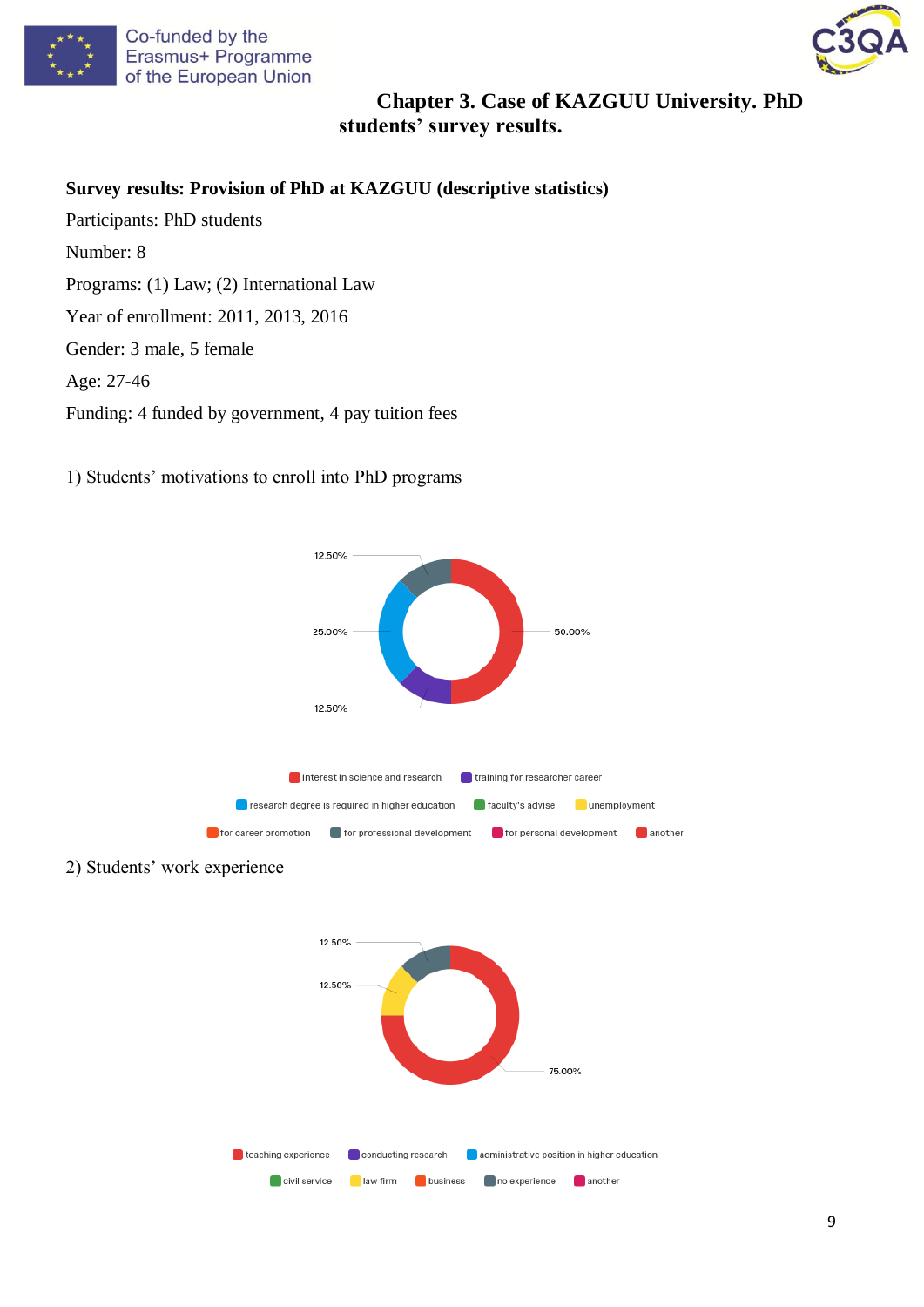



## 3) Number of research methodology courses students covered in PhD study



4) Number of hours spent per week on dissertation research. The value of Mean is 10.38.



5) Languages of literature students read for their dissertation research

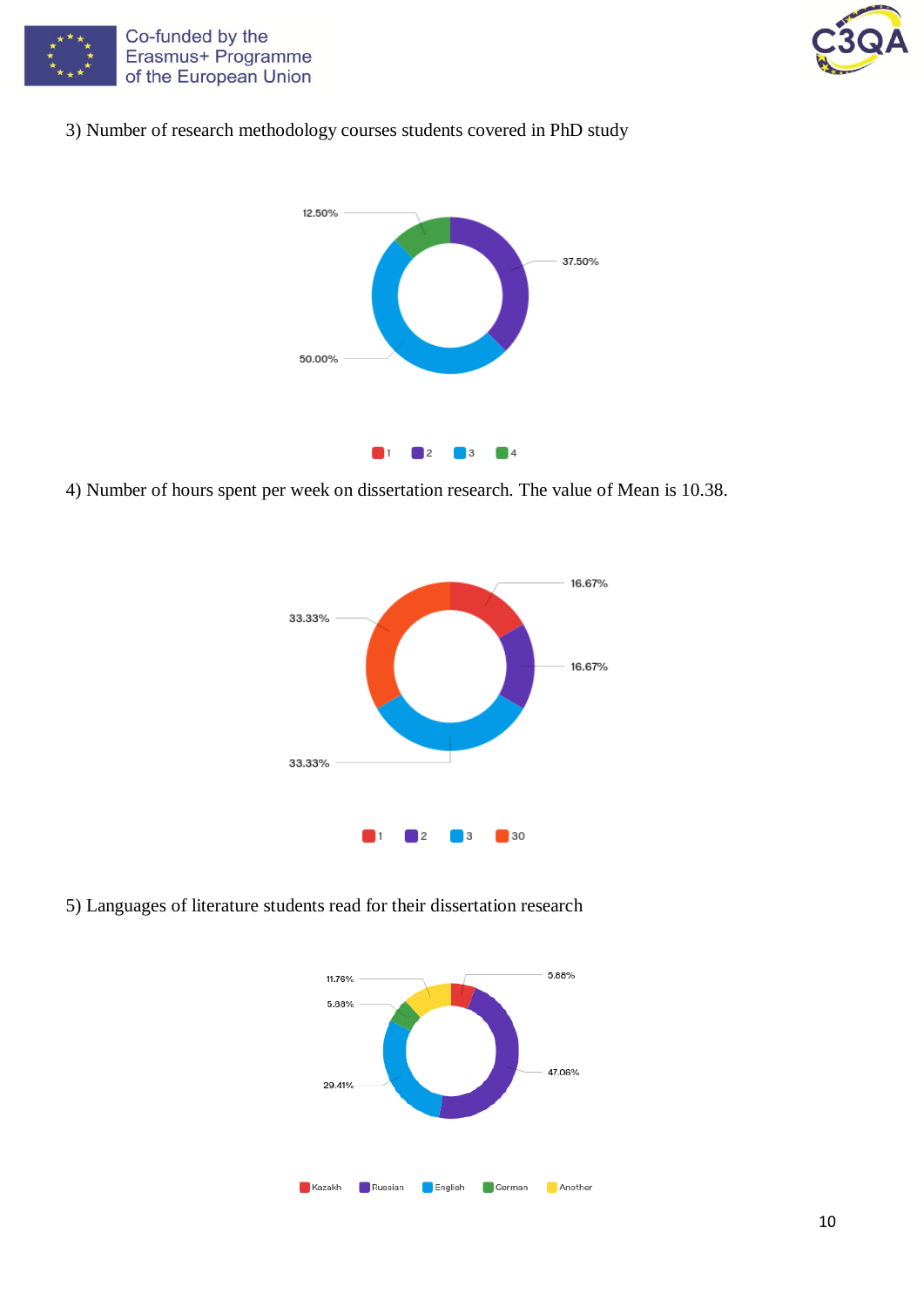

Co-funded by the Erasmus+ Programme of the European Union





## 7) The period within which students define their PhD research topics



8) Number of meetings students have with their main supervisors

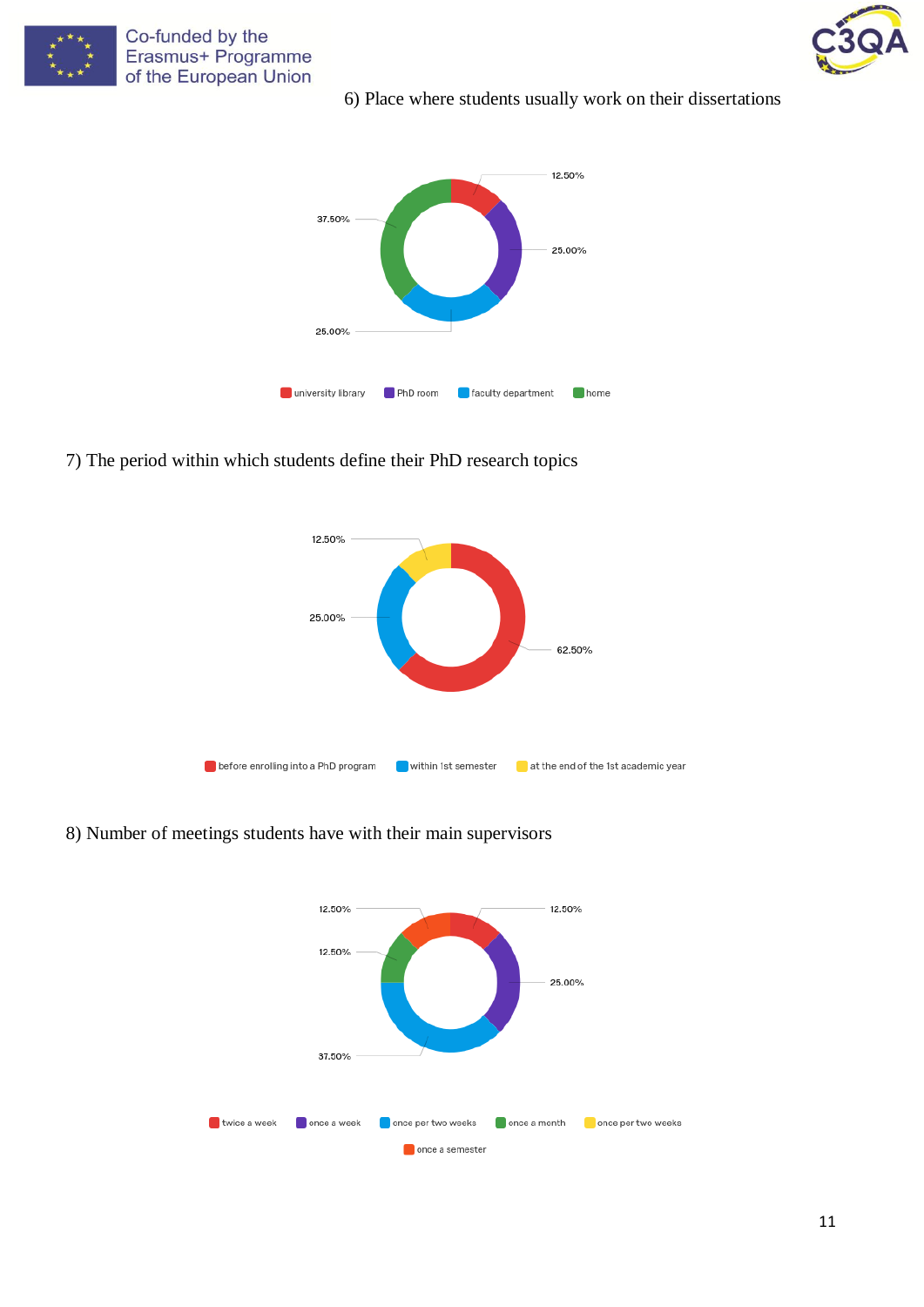

Co-funded by the Erasmus+ Programme of the European Union

9) Number of meetings students have with their co-supervisors.



It is noteworthy that all students indicated that emails are the most common means of communication with their co-supervisors. Russia, Germany, France and Poland were mentioned as the countries where their co-supervisors are from.

10) Percentages of PhD students working \ not working part-time for additional income. The Mean of working hours per day for those who have part-time work is 8.2



11) Information about funding students' participation in international summer schools, conferences, forums, etc. (funding of international internship is not taken into account as it is funded by the government).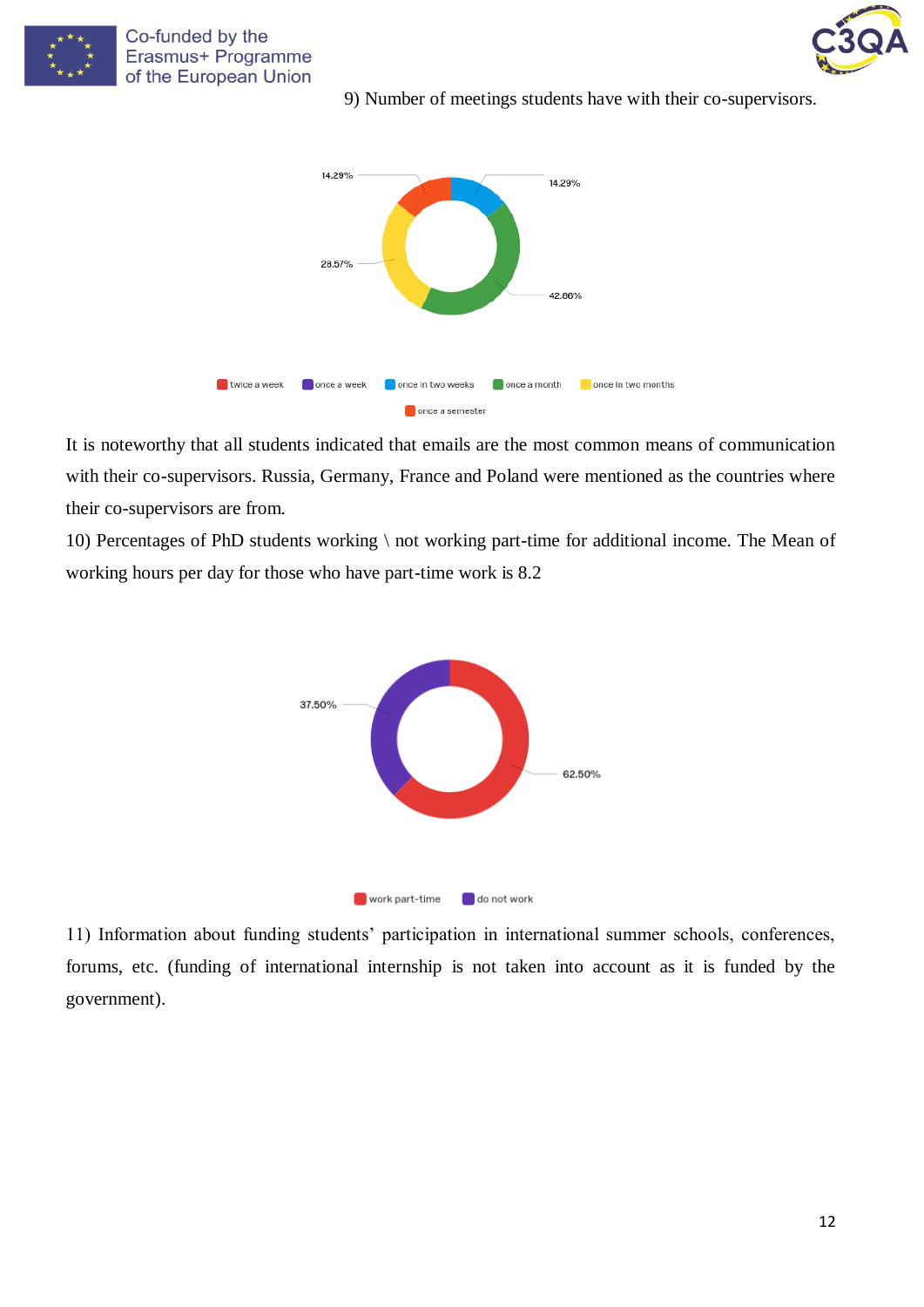





To improve provision of PhD programs at the university, students offered to organize a community of PhD students within the institution that can facilitate their communication as colleagues, peers, and experts in certain field, as well as help each other, learn from each other and share with each other research experiences obtained in doctoral programs.

### **Evaluation of PhD programs in line with ESG for QA 2015**

#### 1. Policy for quality assurance

In general the university has institutional policies, describing quality assurance practices and processes either at internal or external levels. These policies are the basis of the programs evaluation procedures usually accomplished by the Graduate School of the university at internal level.

## 2. Design and approval of programs

Provision of each PhD program is accompanied by elaboration of regulating documents. These documents mentioned above describe in detail the procedures of program design and approval, people or parties involved into program design and approval as key stakeholders, including employers and students themselves. Moreover, each PhD program, its aims and objectives, learning outcomes and requirements are delineated in descriptive documents, such as students' brochures, as well as uploaded in the university official site.

#### 3. Student-centered learning, teaching, and assessment

Even if PhD programs are introducing new courses and often deliver workshops developing knowledge, skills and competencies required from students by employers, mostly academia, for instance how to publish a scholarly journal article, how to improve publishing skills, not all initiatives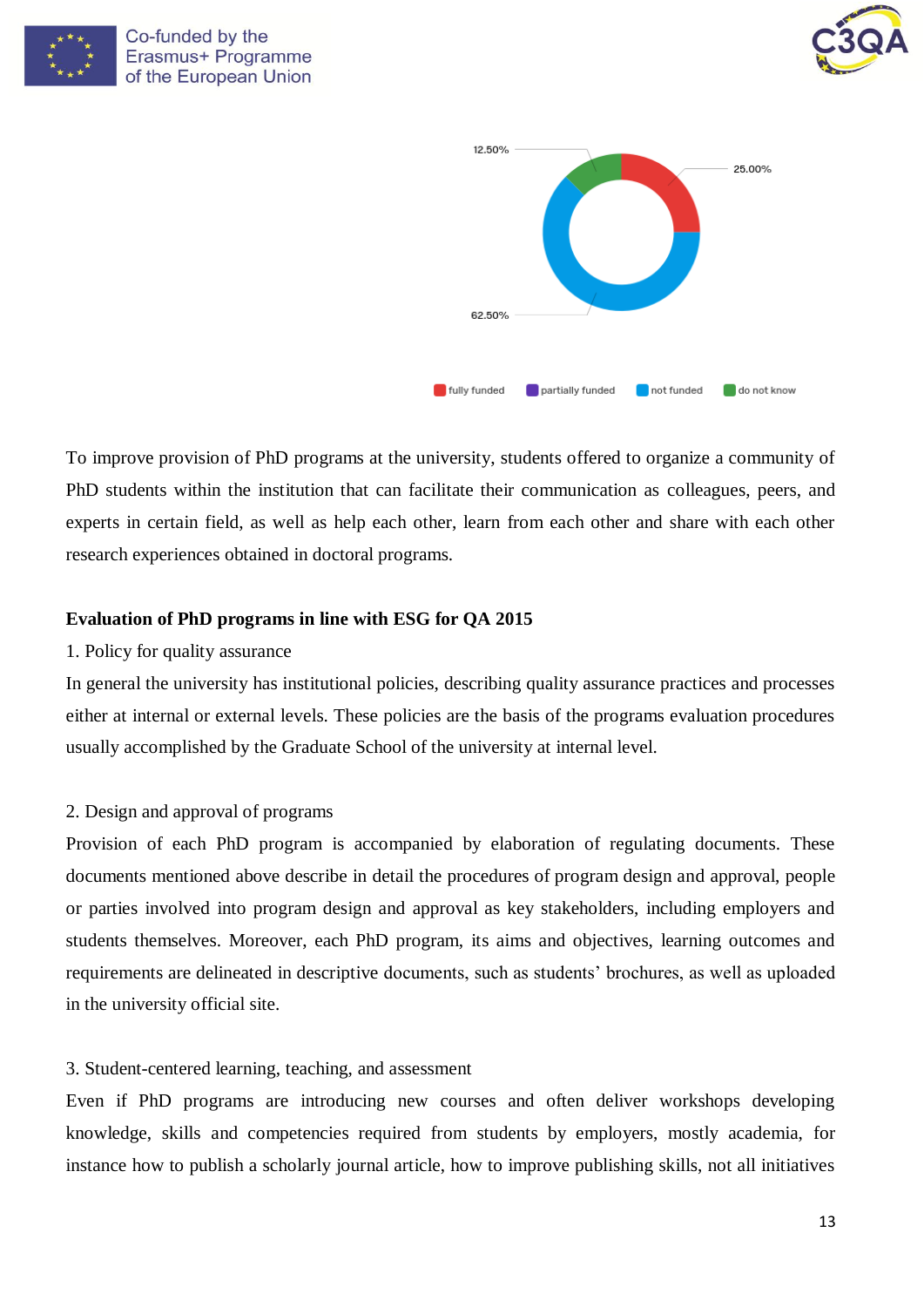

#### Co-funded by the Erasmus+ Programme of the European Union

meet students' needs. Most often such workshops cover general

information already known by students or conducted unsystematically that also affects their learning. Assessment criteria for the dissertation are not specified in any institutional policy documents or regulations, for example guidelines for writing a thesis. Generally students and supervisors refer to national requirements to PhD research projects. Such a situation often causes differences in practices either in supervision or in conducting research and writing a dissertation.

## 4. Student admission, progression, recognition and certification

Students are provided with information on admission requirements, enrollment procedures and key stages of PhD education and training. However, it will be better, if all these documents and information can be updated systematically. The very vague information is given about the thesis submission process.

### 5. Teaching staff

Teaching staff for PhD level are recruited on competitive basis. Requirements set up for PhD faculty and supervision are provided in institutional policy documents mentioned above. The situation with enrollment of local faculty is not so complex in comparison with co-supervisor that have to be from abroad, but not Kazakhstan. To accelerate the process of searching for co-supervisors, students are asked to take active part in this process. Moreover, as the university is limited in its contacts and network with international universities on collaboration in the field of research, it results in focusing on the same co-supervisors for some students from the same cohort or ending up in hiring professors or experts with little relevance to students' research projects. In this context, the issue of quality of supervision and quality of PhD research undoubtedly arises.

Besides the situation mentioned above, to increase quality within PhD programs, it is suggested to arrange training for supervisors themselves how to advice and direct their supervisee.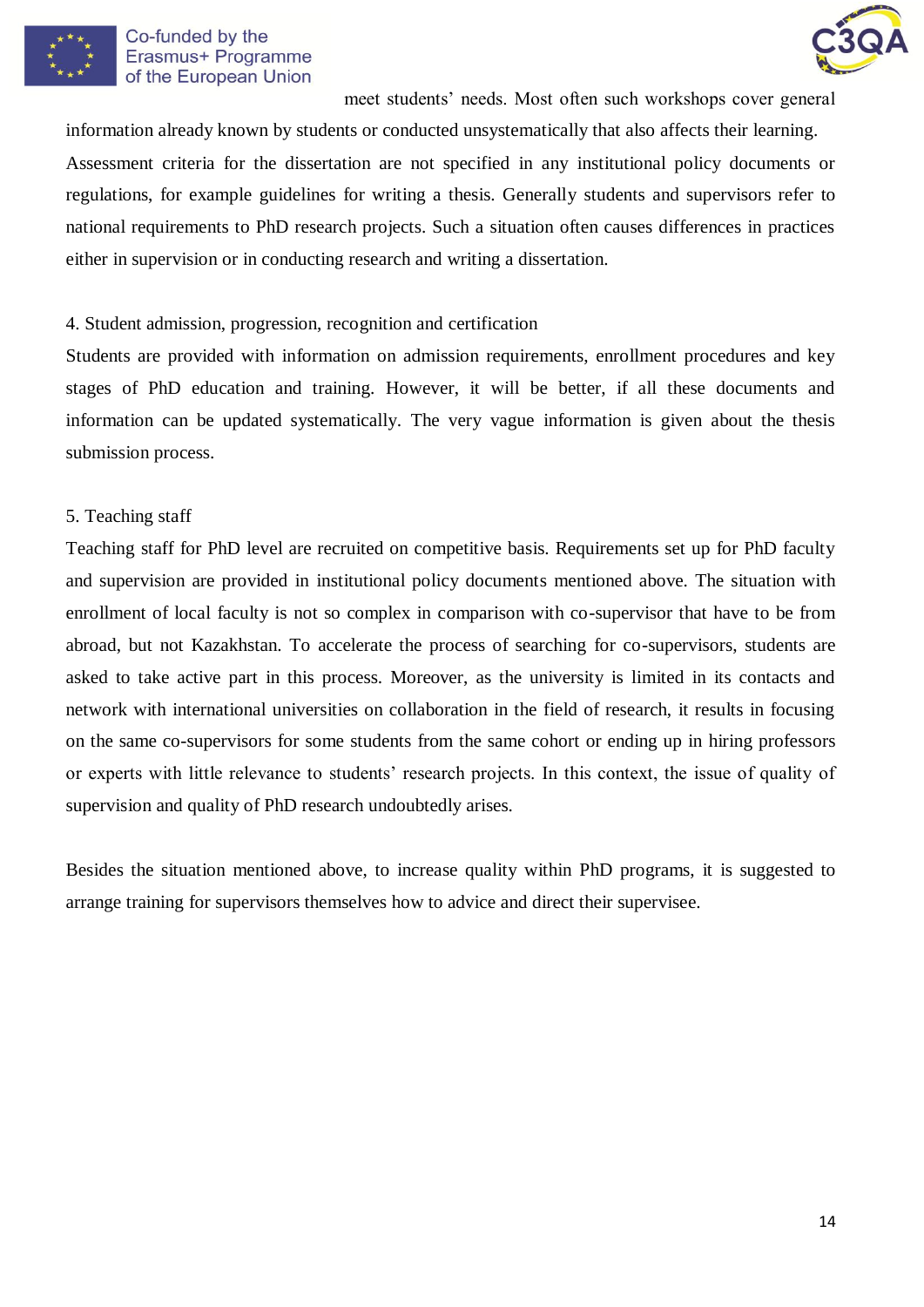



## **Chapter 3. Interview of KAZGUU University**

## **Interview with PhD students**

Interview 1.

1. What were the rationales for you to start a PhD in your country?

I have made this decision to apply for a PhD program in KAZGUU University because I'm satisfied with the quality of education and study conditions here. If I didn't enter this program maybe I could try to apply to a foreign university.

2. Information about PhD programs is clear and transparent.

3. Do you feel you have enough support from your professors? From the academic staff? Yes, the support is sufficient.

4. What are your expectations after your PhD? I hope to work on research and teaching activities after my graduation.

5. What would you suggest to improve Doctorate studies in your university/country?

I'm completely satisfied with my PhD program. However, it would be good if theoretical part would finish a bit earlier. At the same time I realize that the university needs to negotiate the dates with foreign professors within the academic calendar. By the way, I'm really satisfied with the quality of teaching given by foreign professors.

Interview 2.

1. What were the rationales for you to start a PhD in your country?

Во первых ВУЗ один из сильнейших ВУЗов в РК, и я не жалею о выборе First of all, this university is one of the top in Kazakhstan and I don't regret about my decision to apply here. Secondly, I think that it's better to study in Kazakhstan than for example in the Russian Federation after which you need to do nostrification (recognition) to your diploma. I didn't consider other countries.

2. Information about PhD programs:

- clear?

yes

- easily accessible?

yes

- transparent?

yes

3. Do you feel you have enough support from your professors? From the academic staff?

Yes, it's enough

4. What are your expectations after your PhD?

Big experience exchange, broadening of the horizon, personal enrichment with knowledge, the possibility of raising the career ladder.

5. What would you suggest to improve Doctorate studies in your university/country?

With paid studies, make the program more affordable in terms of price or consider monthly payment. Everything else I consider to be at the proper level.

Interview 3. The interviewee suggests: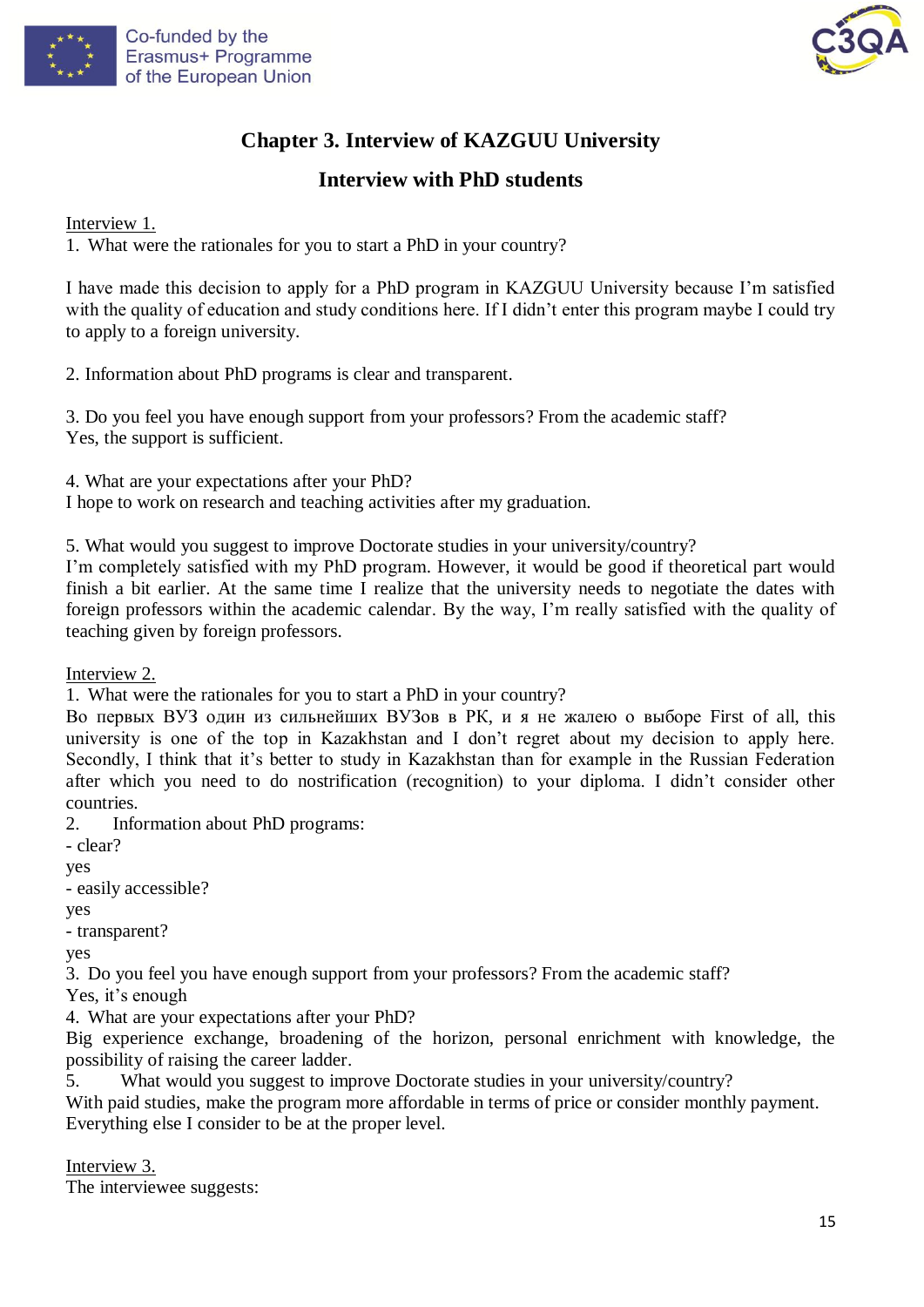



1. To agree the entrance examinations with the requirements for research skills. Current examinations (on the subject + English) do not give an assessment of the applicant's knowledge of the nature of the study, as well as his skills in conducting at least basic research because she noticed that some enrolled students do not even know how to report the results of the research;

2. In the process of admission, both exams weigh 50% each. She is disappointed why English takes the same weight (50% of the maximum score of 100%) as the exam on the field. Even if they understand the importance of English to acquire knowledge and skills in research, she insists that for people who do not study in Russian. Thus, a foreign language should take less weight in points for entrance examinations;

3. She needs a PhD thesis. Because it is required by the system. Since she plans to work, she needs to improve her knowledge and skills. In addition, she believes that KAZGUU provides high quality in Ph.D. Training. Suddenly she was told that she was studying some options for studying abroad, and she was not on the financial side. It was decided to study in Kazakhstan to avoid the procedure of nostrification (recognition), which is also very burdensome and takes a lot of time in the country.

## **Chapter 3. Interview with the M.Auezov South Kazakhstan State University**

## **3.2 Interview with the HEI**

1. *PhD studies in the direction of Chemical Technology* is conducted.

2. *The objectives of the Cycle 3 programs:* ensuring the quality of education by presenting mandatory requirements for the level of training doctoral students and educational activities of higher education institutions, increasing the objectivity and informative evaluation of training doctoral students and the quality of educational programs; Training doctors possessing leadership qualities and skills of logical analysis of assigned tasks, able to work in an international team, and engage in organizational and managerial activities.

- *3. How is Cycle 3 Program articulated with…*
- *with Master programs of your university?*
- *with research strategies and activities?*

Prerequisites for doctoral studies are the main disciplines of the Master's program; Scientific results obtained in the course of the master's thesis, are the basis (basis) for scientific research of doctoral students.

How is the doctoral program coordinated with the strategic planning and activities of the university: the implementation of scientific research by doctoral candidates lies in the mainstream of the strategic plan for the development of our innovative-oriented university for 2015-2020. In the direction of "Advanced research and commercialization of research results." Doctoral students are involved in the implementation of funded scientific projects, carry out part of the research on the project topic and upon completion of the work conduct tests of the experimental results obtained under industrial conditions and then, when they are confirmed, they are introduced into production. The main scientific results are necessarily published in rating scientific journals in Kazakhstan and in the countries of near and far abroad. The doctoral program includes foreign scientific internships for trainees and the involvement of professors from foreign partner universities as co-supervisors of a doctoral dissertation.

*4. Describe how Cycle 3 is organized (from recruitment to degree awarding) in your Cycle 3 programs?*

- *Do you meet any difficulties to recruit students? students?*
- *Do you meet any difficulty to recruit and motivate professors with accurate competencies?*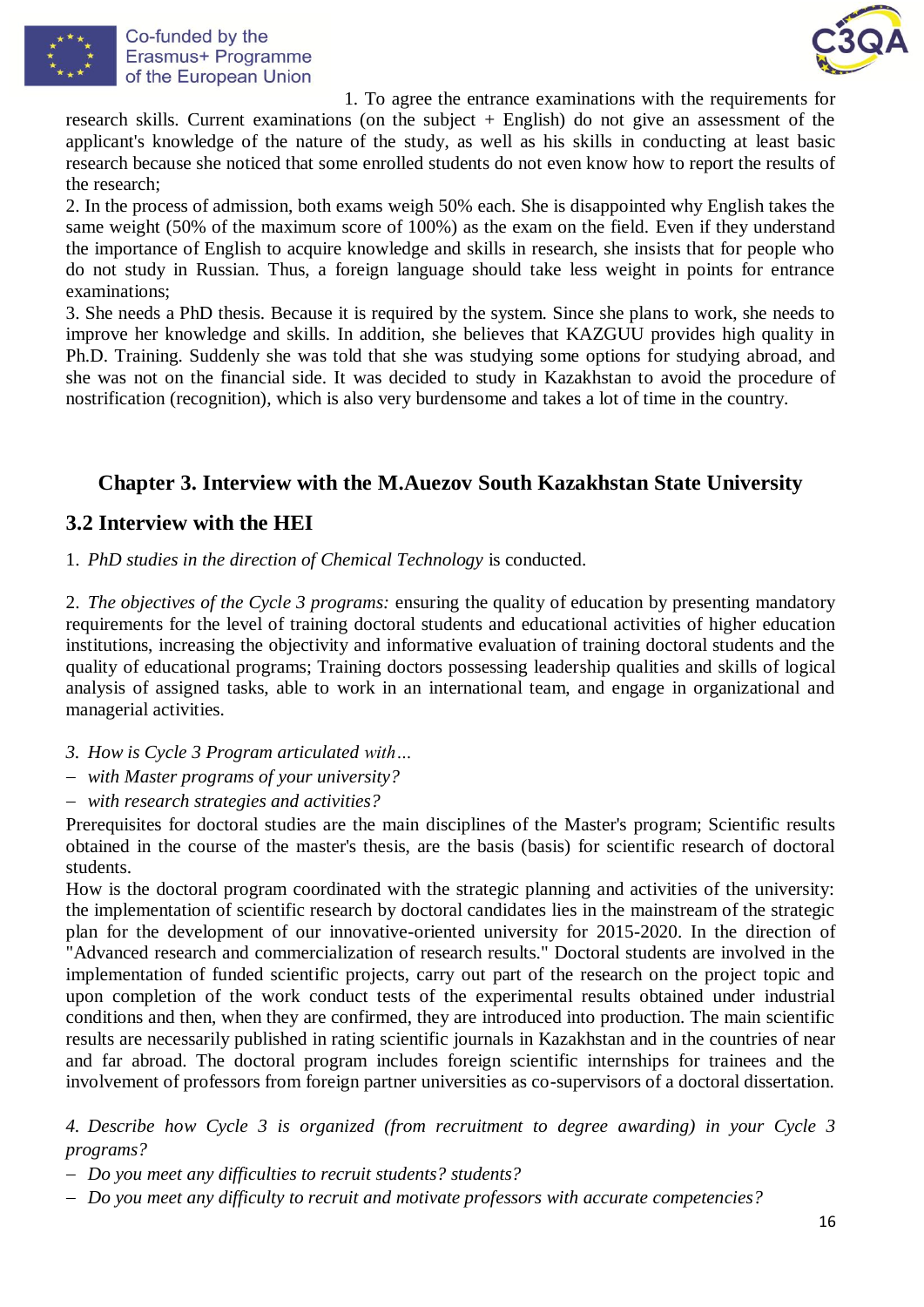



#### *Explain any other difficulties or challenges you meet?*

- there are no difficulties connected with the admission of students; Doctoral students coming to study under our program, as a rule, have a corresponding basic education;

- there are no difficulties associated with attracting and motivating qualified personnel. The department has a high scientific and pedagogical potential - it employs 7 doctors of science and 13 candidates of sciences with extensive experience.

- other difficulties in the preparation of doctoral students - a very small training load of teaching staff, calculated for the scientific management of doctoral students, does not allow them to be given sufficient time, since the professors spend most of their working hours in conducting baccalaureate, master's and doctoral studies.

#### 5. *Is there any follow up system of the PhD graduates?*

Yes, the employment of graduates and their work is monitored by both the department and the Center for Postgraduate Education of the University. The majority of doctoral students, after defending dissertations and approval in the Committee for Supervision in the Ministry of Education and Science of the Republic of Kazakhstan, remain working at the university as a research assistant or teacher, but there are also doctoral students - representatives of industrial enterprises from the management team who, in preparing their doctoral dissertation, carry out targeted research on the problems of their enterprise And then, after protection, they introduce the developed method or technology into the existing production.

## *6. Can you explain if there are any mechanisms (internal or external) to guarantee quality assurance of Cycle 3 programs?*

- at the end of each semester, doctoral students are certified; Provide an extended report on the implementation of the theoretical training program and on the intermediate results of their research in the form of presentations and answers to questions. Attestation is carried out in 2 stages - first at the meeting of the department, and then at the Scientific and Technical Council of the Higher School. During the attestation at the meeting of the department, scientific articles prepared for publication (their effectiveness, breadth of known literary references and their own research results) are reviewed and recommendations for their improvement are given. The results of scientific internships of doctoral candidates are also discussed at the meeting of the department. - the distinctive feature of the theoretical training courses of doctoral studies is the inclusion in their content of the latest achievements in the field of the chemical technology of inorganic substances, which will allow the doctoral students to master modern knowledge in this field and apply them in the performance of a doctoral dissertation.

## **3.3 Interview with PhD students**

## **Interview 1**

1. What were the rationales for you to start a PhD in your country? *Because I live here.*

2. Information about PhD programs:

- clear - yes

- easily accessible

- transparent

3. Do you feel you have enough support from your professors? From the academic staff? Yes, everything what needed is done.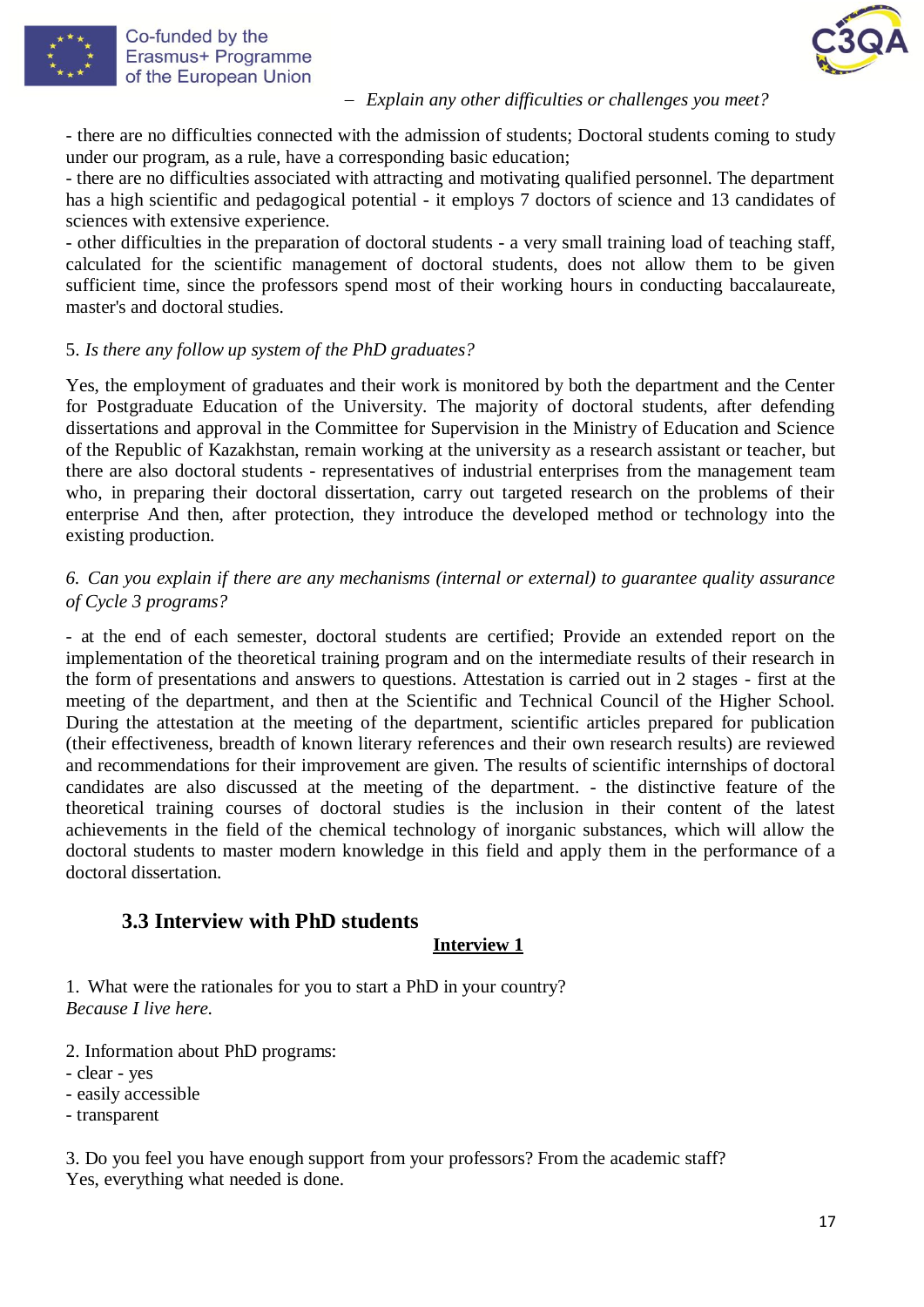



4. What are your expectations after your PhD? Award of the degree and work in the industry.

5. What would you suggest to improve Doctorate studies in your university/country? I'm satisfied with everything.

## **Interview 2**

1. What were the rationales for you to start a PhD in your country? I wanted to receive a research degree.

2. Information about PhD programs:

- clear

- easily accessible - yes

- transparent

3. Do you feel you have enough support from your professors? From the academic staff? Yes, all the teaching staff provides good teaching and consulting.

4. What are your expectations after your PhD? Work in the university and become an Associate Professor

5. What would you suggest to improve Doctorate studies in your university/country? To increase the amount of scholarship.

## **Interview 3**

1. What were the rationales for you to start a PhD in your country? I decided to study on PhD program here because I live here.

2. Information about PhD programs:

- clear - yes

- easily accessible

- transparent

3. Do you feel you have enough support from your professors? From the academic staff?

The faculty provides consultations in enough scope.

4. What are your expectations after your PhD? Ответ: After completing PhD, I plan to continue my research activitiy at the university.

5.What would you suggest to improve Doctorate studies in your university/country? To increase state grant placements for PhD.

## **Interview 4**

1. What were the rationales for you to start a PhD in your country? Because of a good level of education here.

2. Information about PhD programs: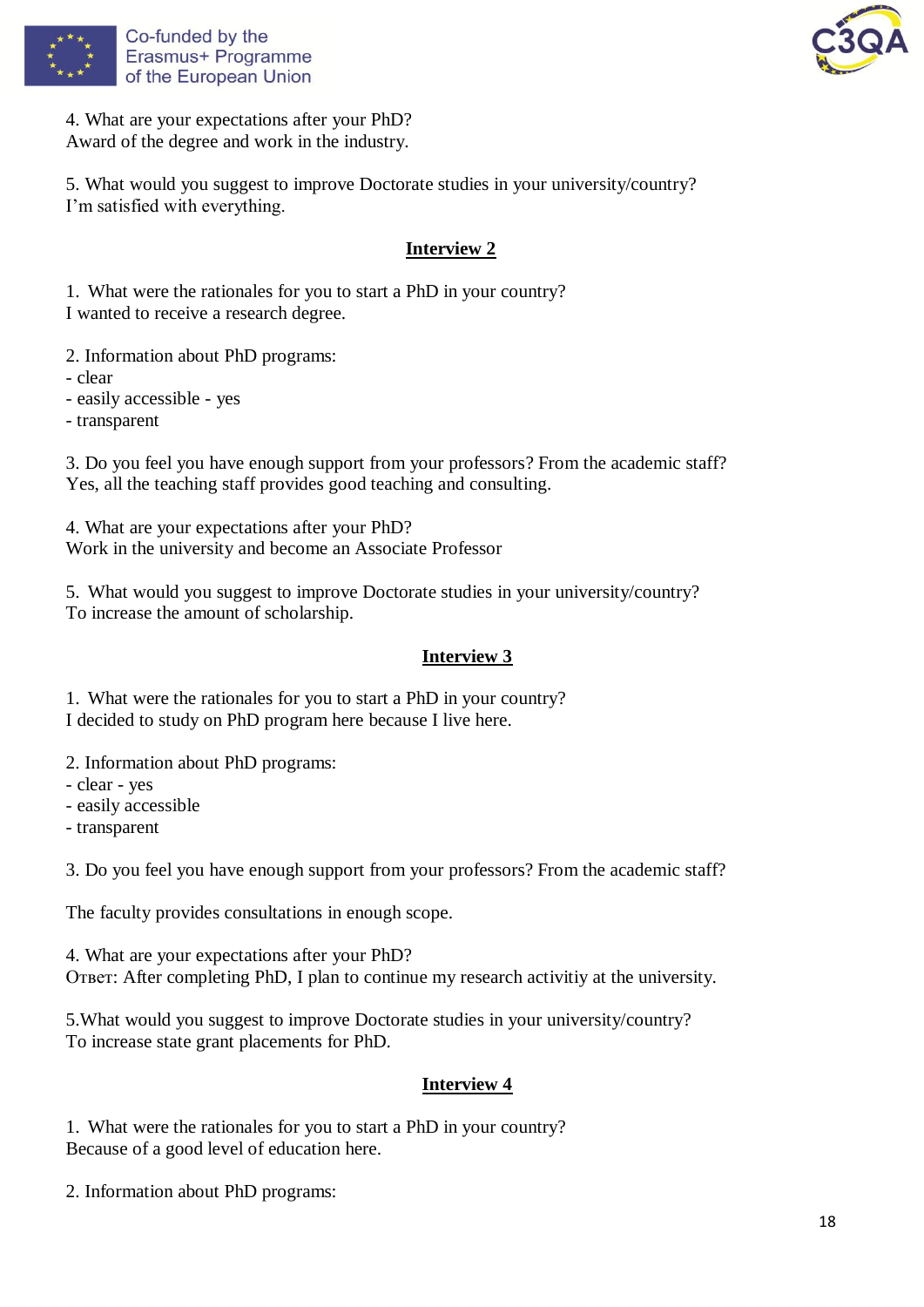



- clear

- easily accessible

- transparent - yes

3. Do you feel you have enough support from your professors? From the academic staff? Yes

4. What are your expectations after your PhD? Thesis defense and work afterwards.

5. What would you suggest to improve Doctorate studies in your university/country? Improvement of the material and technical base of the university in order to conduct the necessary research here.

## **Interview 5**

1. What were the rationales for you to start a PhD in your country? Because I live in Kazakhstan.

- 2. Information about PhD programs:
- clear yes
- easily accessible yes
- transparent yes

3. Do you feel you have enough support from your professors? From the academic staff? Yes, there is enough support.

4. What are your expectations after your PhD? I will continue a career in the university.

5. What would you suggest to improve Doctorate studies in your university/country? First, to involve PhD students to research in the university. Second, decrease the period of studies. Third, decrease the tuition fee.

## **Interview 6**

1. What were the rationales for you to start a PhD in your country? To have a managerial position in a company.

2. Information about PhD programs:

- clear yes
- easily accessible yes
- transparent

3. Do you feel you have enough support from your professors? From the academic staff? Yes, it's enough.

4. What are your expectations after your PhD? Promotion at work

5. What would you suggest to improve Doctorate studies in your university/country?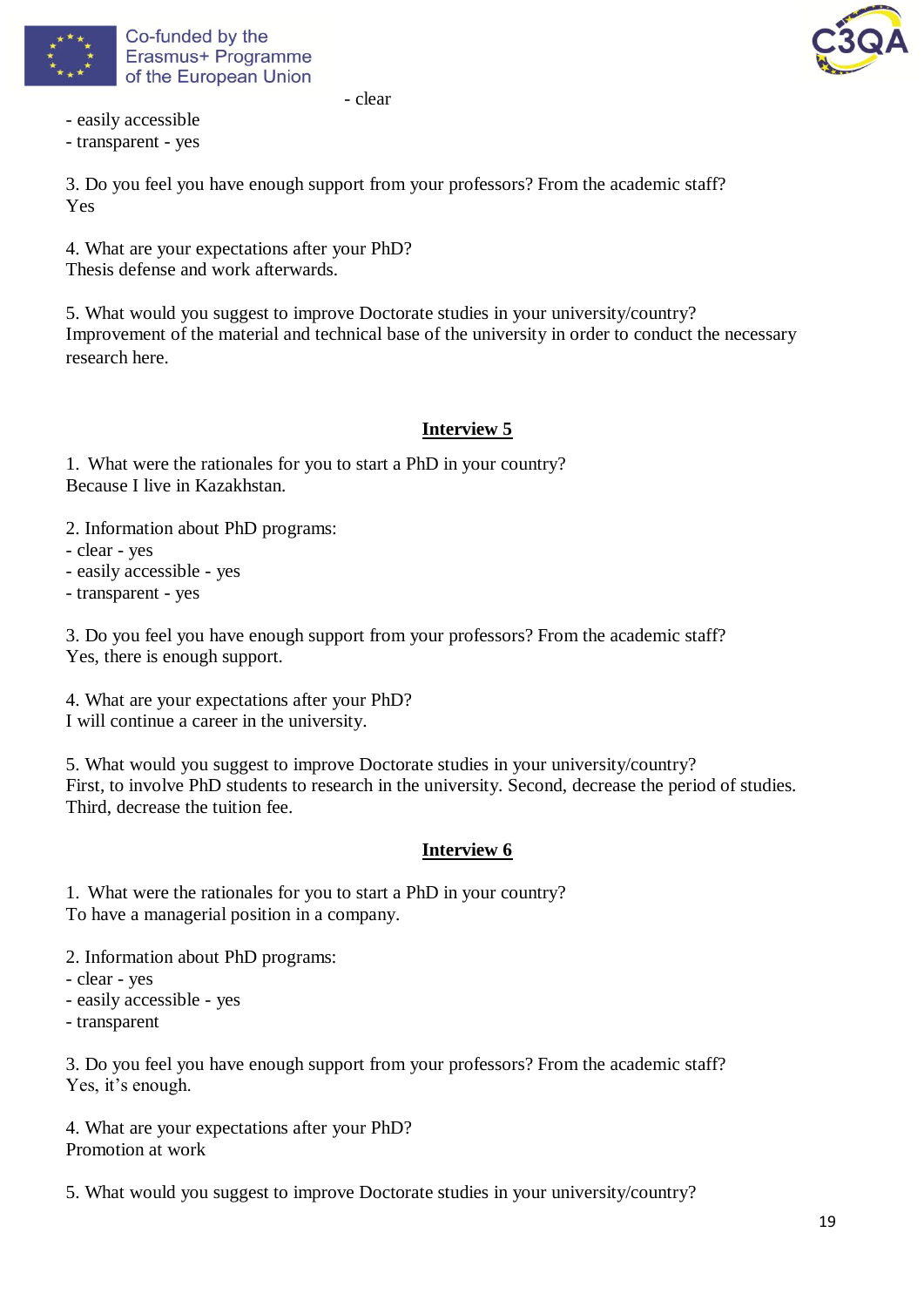



The purchase of equipment by the university, the access of doctoral students to it. Help in the publication of articles with impact factor. Reduce the three-step intermediate reporting on the performance of work.

## **Interview 7**

1.What were the rationales for you to start a PhD in your country? I decided to apply to get a research degree.

- 2. Information about PhD programs:
- clear yes
- easily accessible
- transparent

3. Do you feel you have enough support from your professors? From the academic staff? Yes, there is a good support.

4. What are your expectations after your PhD? To continue working in the university and have promotion.

5. What would you suggest to improve Doctorate studies in your university/country? Nothing.

## **Interview 8**

1. What were the rationales for you to start a PhD in your country? By specialty.

- 2. Information about PhD programs:
- clear yes
- easily accessible
- transparent

3.Do you feel you have enough support from your professors? From the academic staff? Yes, there is a good base.

4. What are your expectations after your PhD? To continue work in the university.

5. What would you suggest to improve Doctorate studies in your university/country? To enter PhD by specialty.

## **Interview 9**

1.What were the rationales for you to start a PhD in your country? Ответ: Для получения большей информации и возможности обогащения знаниями.

2. Information about PhD programs:

- clear - yes

- easily accessible
- transparent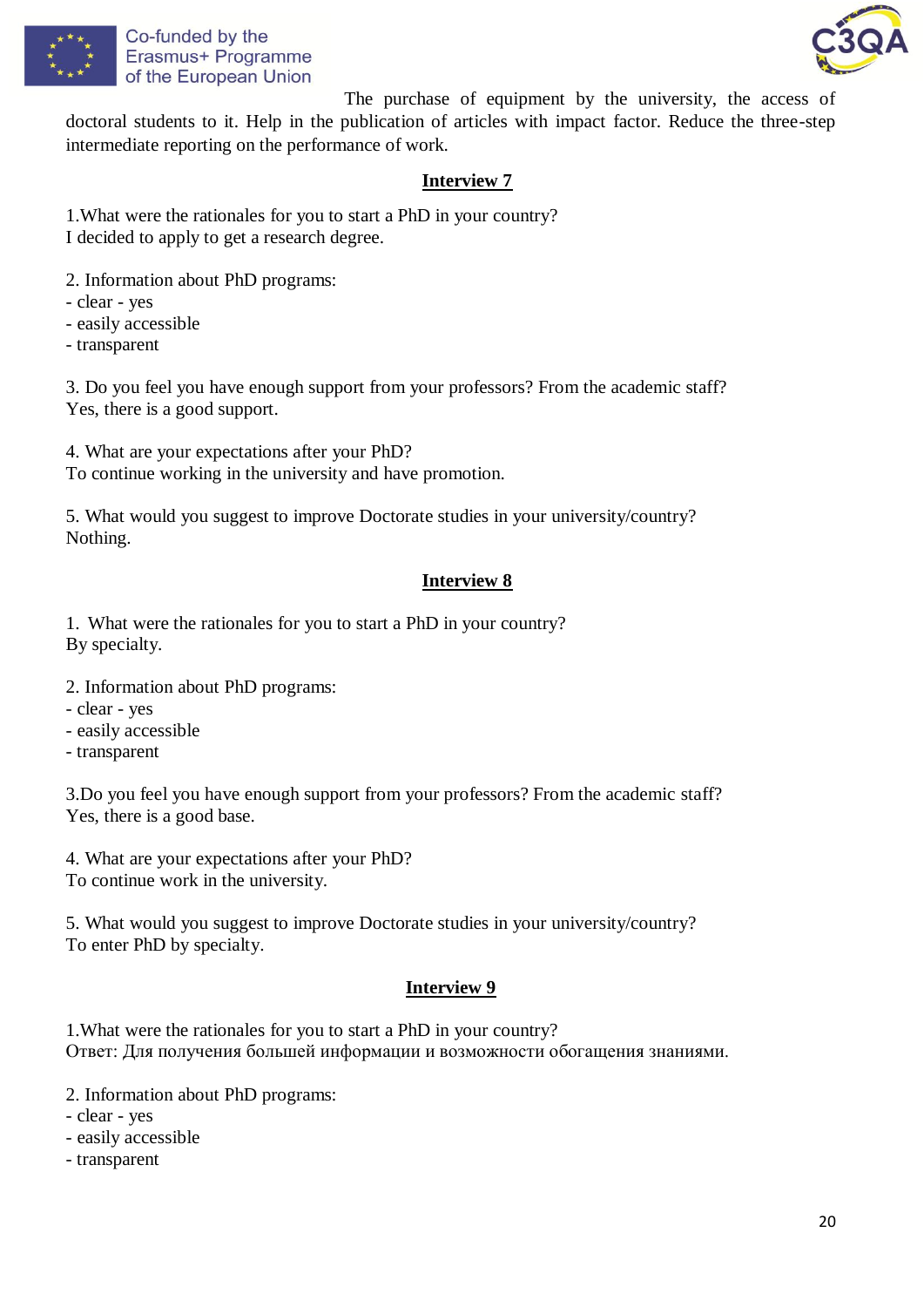



3. Do you feel you have enough support from your professors?

From the academic staff? Support is quite on a high level.

4. What are your expectations after your PhD? Further work in local executive bodies to lead to a positive change in the situation in the region.

5. What would you suggest to improve Doctorate studies in your university/country? Would increase the duration of the internship in the domestic and foreign research institutes in order that the doctoral students were more developed when applying their developments in practice.

## **3.4 Interview with the socio-economic world (employers)**

## **Interview 1**

1. Is there a need for PhD graduates in your socio economic sector?

Yes, there is a need for graduates of PhD in phosphorus, thermal phosphoric acid and phosphoric salts. Doctors of sciences we need to conduct analytical work to identify bottlenecks in production and to conduct research to improve the work of shops.

2. Are the PhD graduated well adapted to your needs?

Yes, they meet our requirements, because this doctoral program is coordinated with the management of our company - Kazfosfat LLP, and we know what knowledge graduates have.

When they come to work for us, we also additionally check them for qualification so that they confirm their level.Are you associated to Cycle 3 programs? 3. Would you like to be more involved in the training/research activities?

No, I do not participate in the training of doctoral students at the university. But it would be possible to participate not in the educational process, of course, but in carrying out doctoral research.

4. Precise the positive and negative aspects of Cycle 3, from your perspective.

Positive aspects of the program - doctoral students carry out their thesis on topical problems of production of inorganic substances.

I cannot determine any negative aspects.

## **Interview 2**

1. Is there a need for PhD graduates in your socio economic sector?

No, usually, doctoral students after the defense of the thesis do not come to us, we need specialists graduates of Bachelor's and Master's programs.

2. Are the PhD graduated well adapted to your needs?

Yes, they meet our requirements, because we have known for a long time the department on which they study, and the professors who teach them. And we know that they give good knowledge and practical skills.

3. Would you like to be more involved in the training/research activities?

No, I do not participate in the training of doctoral candidates in disciplines, but we always accept doctoral students so that they can practice and internship and conduct their research on our equipment. 4. Precise the positive and negative aspects of Cycle 3, from your perspective.

Positive aspects of the program - usually theses of doctoral candidates are related to the utilization of waste products of phosphorous plants, and the proposals that they bring to us for consideration have a rational grain, and we take them as an option to solve the environmental problems of our industries. In my opinion, there are no negative aspects, only there can be a shortage of time for doctoral students to complete their studies within three years and defend their thesis.

## **Interview 3**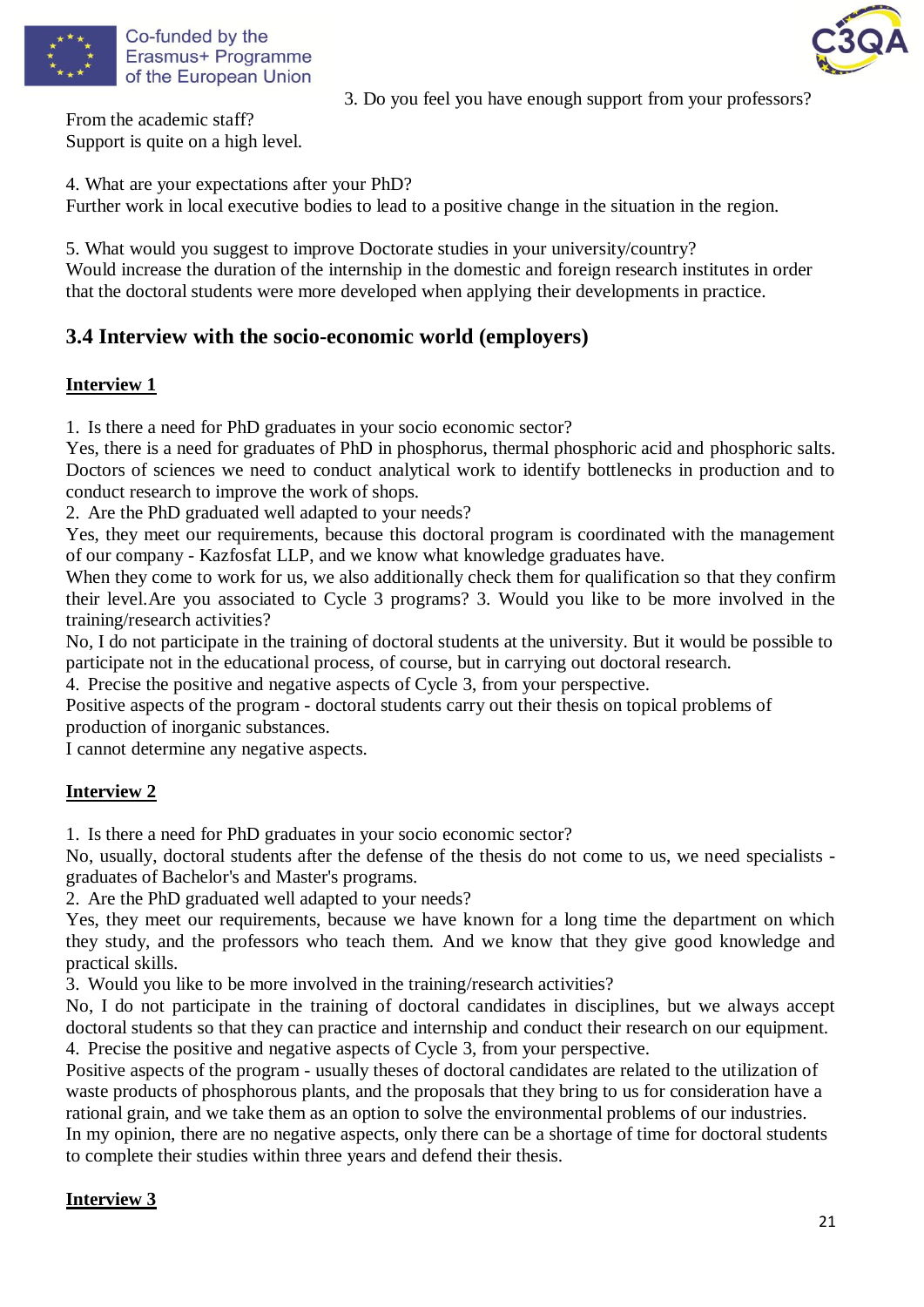



1. Is there a need for PhD graduates in your socio economic sector?

Yes, we would gladly hire a PhD, who would be engaged in technological development of productions, but so far we have not found PhD after defending the thesis.

2. Are the PhD graduated well adapted to your needs?

Yes, the graduates of the doctoral program meet our requirements, because they conduct their experiments during research practice, and we know what they have learned.

3. Would you like to be more involved in the training/research activities?

No, I do not participate in the training of doctoral students, but I could be a consultant in conducting scientific work.

4. Precise the positive and negative aspects of Cycle 3, from your perspective.

Positive aspects of the program-theses of doctoral dissertations are always relevant and always these works end with at least experienced tests of the proposed new technology or a new technological regime of one stage of production.

There are no negative aspects.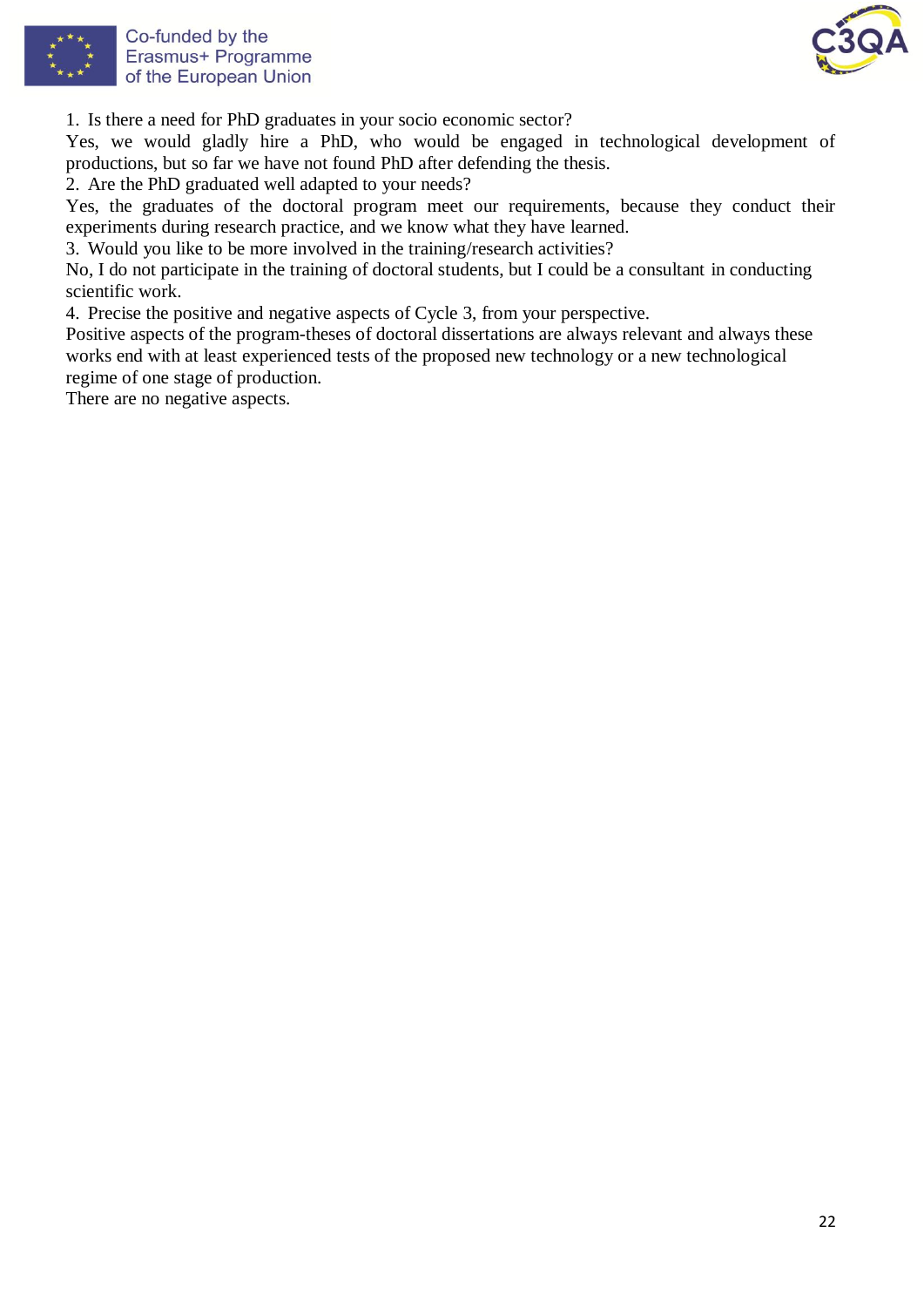



**Annex 3**

## **Chapter 3.**

## **3.2 Self-evaluation of doctorate programs**

## *Case of KAZGUU* IQA or EQA best practices

- 1. As a suggestion, in order to ensure objective and rigorous EQA mechanism of local PhD programs, it is possible to build partnership with a foreign university that will consult on research, academic, and organizational issues and evaluate the university's progress. Such cooperation should be a long-term partnership (at least 3 years);
- 2. In regard to cotutelles, we would like to suggest providing local universities with an opportunity to choose a foreign co-supervisor from any foreign university. In other words, the main criterion in appointing such a co-supervisor must be his/her knowledge of the field/expertise;
- 3. Increase the duration of PhD program till 4 years;
- 4. Provide funding for attending international conferences and summer schools for emerging researchers (once a year, but not more than three within the whole period of study).

## *Case of SKSU*

Evaluation of the correspondence of the educational program of the SKSU to the ESG standards (1 part) was carried out using the example of the doctoral program "Production of building materials, products and structures".

## **1.1.Politics in the field of quality assurance**

The SKSU has developed the procedures for a quality management system for the management of educational, scientific and extracurricular activities: the organization of the educational process and the conduct of examinations, professional practice, scientific internship, academic mobility, etc. (see § 3.1). A code of corporate ethics has been developed that defines the basic ethical rules for the behavior of employees and students. Together, all these documents form the academic policy of the university, aimed at ensuring the quality of doctoral educational programs. The quality assurance policy is coordinated with the University Supervisory Board and is implemented at all levels of management (university, faculties, departments).

The implementation of the quality policy criteria for educational programs is ensured through the participation of all university staff, trainees and other interested parties in achieving their goals.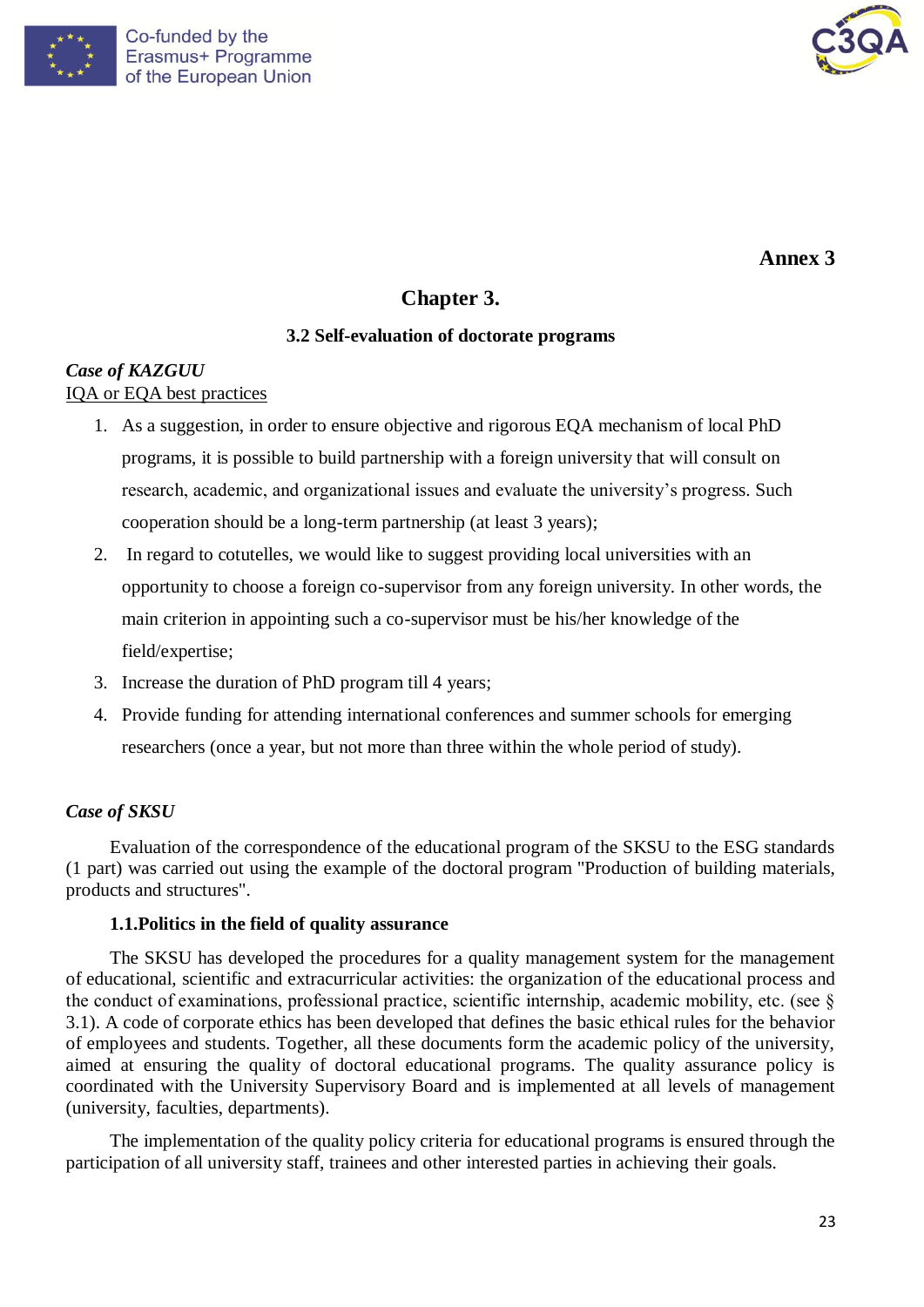



In addition, there are requirements for the head of the doctoral candidate: the presence of a doctoral degree / Ph.D. in relevant specialties or a doctor in the field of specific fields of science; academic title of professor; active work in this field of knowledge and experience in the scientific management of PhD doctoral theses. The supervisor of PhD theses must have at least 10 publications on the direction of doctoral studies in rating international journals with a high impact factor.

| S (strength)                                         | W (weakness)                            |
|------------------------------------------------------|-----------------------------------------|
| The LA of the program are developed on the basis of  | - The lack of documented procedures     |
| the Dublin descriptors.                              | for the relationship between the leader |
| -High degree of integration of the educational       | and the doctoral student.               |
| program into the regional labor market.              |                                         |
| -Effective cooperation with scientific, educational, |                                         |
| including research universities of the region and    |                                         |
| foreign partners.                                    |                                         |
| $O$ (opportunity)                                    | T (threat)                              |
| -Intensive development of construction industry      | -Competition in the provision of        |
| enterprises of the Republic of Kazakhstan            | educational services in the specialty   |
| - development of documented procedures for the       | "Production of building materials,      |
| relationship between the leader and the doctoral     | products and structures"                |
| student.                                             |                                         |
|                                                      |                                         |

**SWOT of the Politics in the field of quality assurance**

The policy is translated into practice through a variety of internal quality assurance processes that facilitate the participation of all units of the higher education institution. How the implementation, monitoring and adjustment of the quality policy is carried out, the university itself decides.

The quality assurance policy also covers any elements of the activity of the educational institution that are subcontracted or carried out by other parties.

## **1.2 Development and approval of programs**

The development of the study program is carried out according to the methodical recommendations. SKSU develops modular PhD study programs (MSP) on the basis of a competence approach.

The development of MSP takes into account the interests of stakeholders; The development of MSP takes the part the interests of teachers and students. After the development of the MSP, it is mandatory that external expertise be conducted by leading employers. After receiving a positive examination, the MSP is considered at a meeting of the chair, the academic council of the higher school and approved by the Academic Council of the University. With the established periodicity, the efficiency of the developed MSP is evaluated.

The aims of the PhD studies programs correspond to the 8th level of the National Qualifications Framework of the Republic of Kazakhstan, they are also harmonized with the Dublin descriptors, the 3rd cycle of the European Higher Education Area (A Framework for Qualifications of the European Higher Education Area), and the 8th level of the European qualification framework for education throughout the life (The European Qualifcations Framework for Lifelong Learning).

Educational programs of doctoral studies are developed in accordance with the mission of the University "Formation of the intellectual elite of the country on the basis of generating new knowledge and transforming the university into an entrepreneurial university".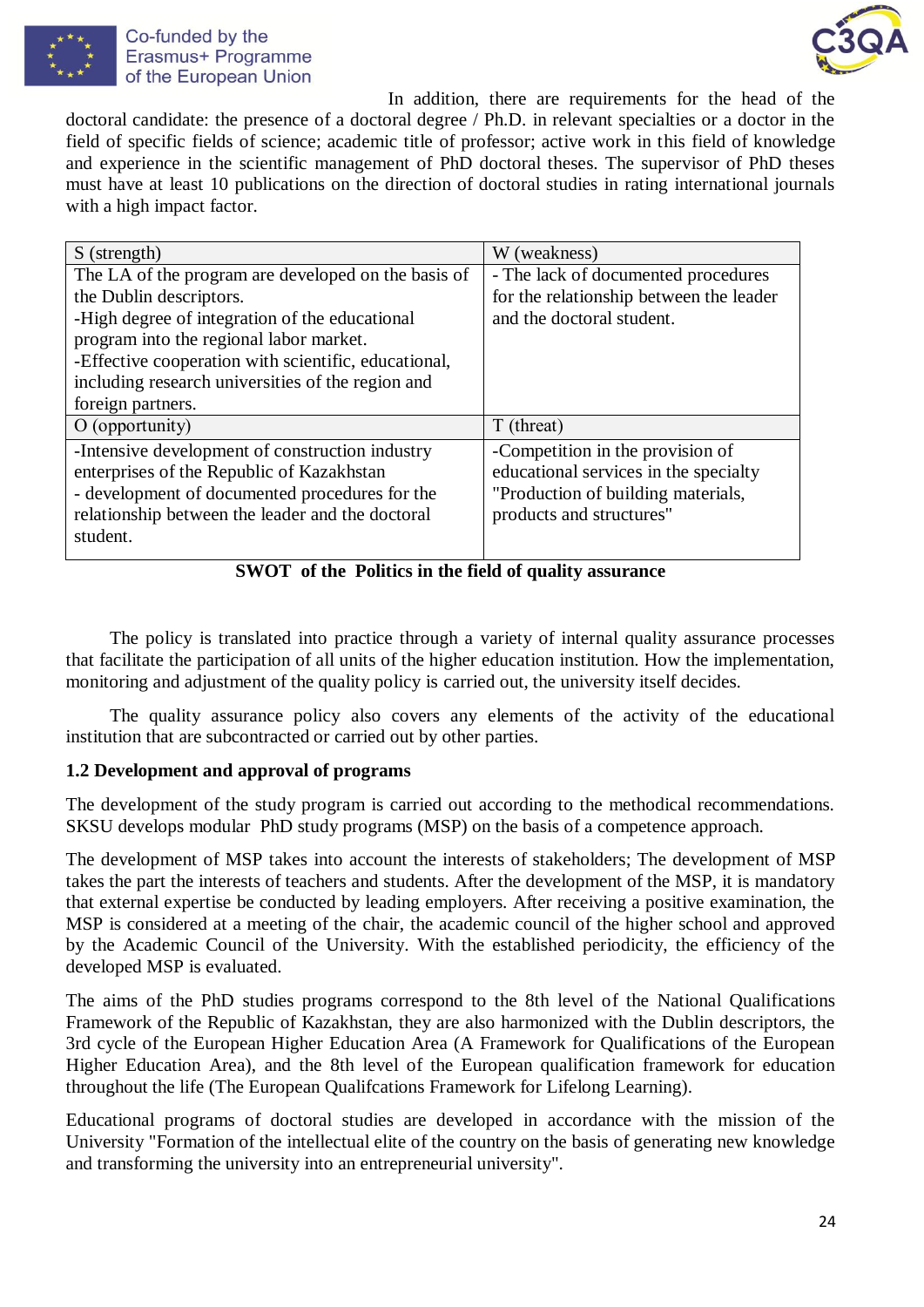

## Co-funded by the Erasmus+ Programme of the European Union



The aims and results of the training, using the example of the doctoral program "Technology and design of textile materials", are given in Table 1.

The PhD study program "Production of building materials, products and structures" includes 2 trajectories:

- Production of concrete and ceramic building materials;
- Manufacture of wall and finishing building materials.

Each trajectory consists of 4 modules, including the disciplines of the compulsory component and components of choice, practice, the research work of the doctoral candidate, the completion of a doctoral thesis, a comprehensive examination in the specialty, design and defense of the thesis.

#### S (strength) W (weakness) modular-competence approach to the formation and development of the content of the MSP. - modules and disciplines of the educational program correspond to the formed competencies and logical sequence of the study of disciplines; - the content of educational programs is built on the basis of modern requirements for specialists in the construction industry; - The catalog of elective disciplines is coordinated with employers and provides electivity of disciplines (2 alternatives); - graduate works of doctoral students are aimed at solving real scientific and production and technological problems, which contributes to the solution of actual practical problems of the construction industry; absence of international double degree programs on specialty with other universities  $\overline{O}$  (opportunity)  $\overline{I}$  (threat) -attraction to the educational process and scientific management of leading teachers of foreign universities - Internship in foreign universities - The decline in the construction industry led to an extremely low level of effective demand for highly skilled young people, innovative developments and products, high-quality additional education and further training

## **SWOT of the Development and approval of programs**

## **1.3. Student-centered teaching**

In the implementation of student-centered teaching and teaching institutions of higher learning should provide:

**A) respect and attention to the different groups of students, and their needs;** Doctoral students, specializing in 6D073000 -Production of building materials, products and structures are the main consumers of the educational program for this specialty. When implementing the educational process, the needs of different groups of doctoral candidates are taken into account: foreign citizens, women with young children, people with disabilities and socially unprotected students. The system of social support for students, developed by the university, is able to react quickly to the dangers of the external environment, connected with the deterioration of the economic situation and the decrease in the population's solvency. The university practices a flexible payment schedule for training, provides discounts to socially unprotected people and promotes the transfer of excellent students to state educational grants.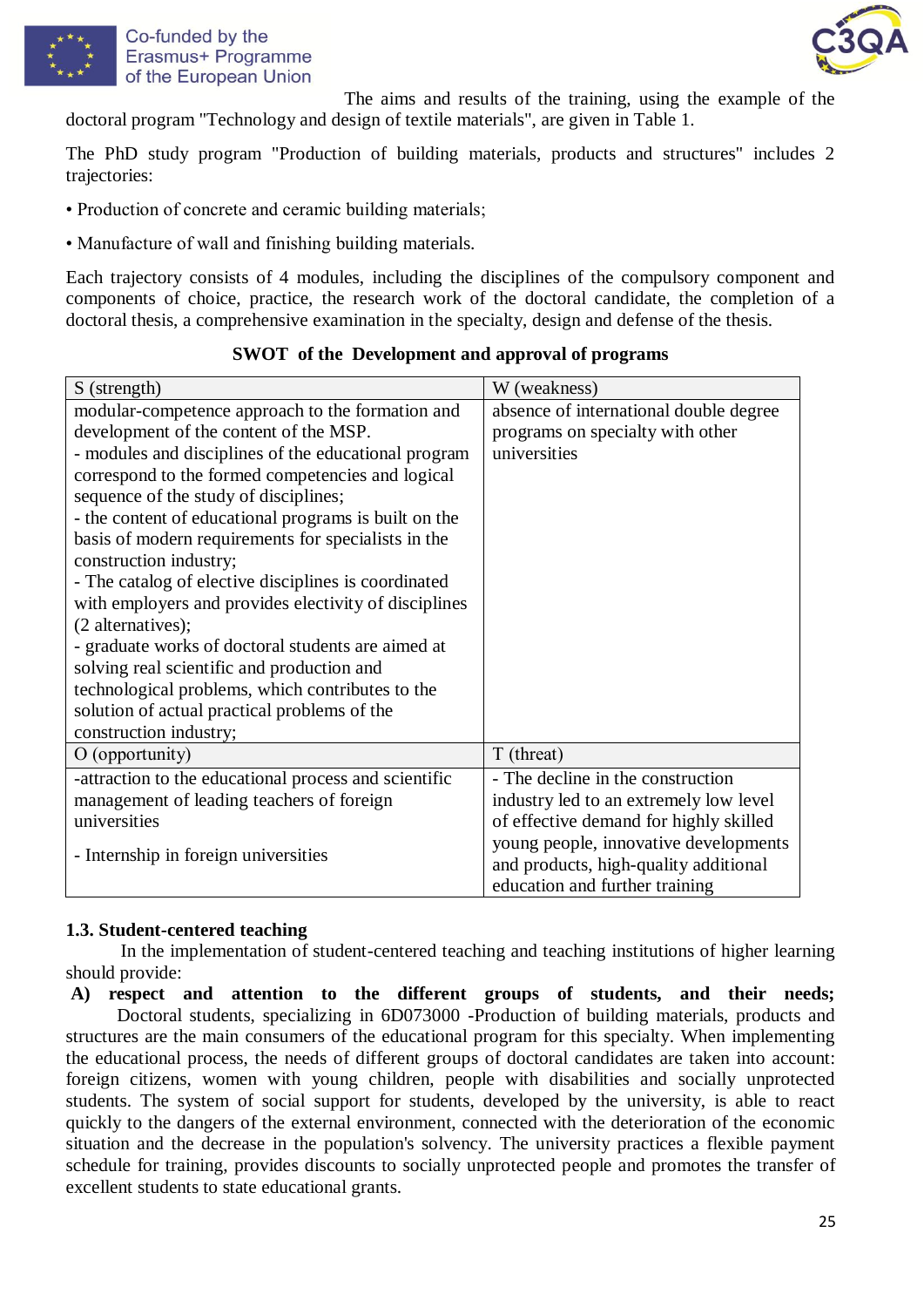



**B) providing flexible learning paths; The content of the educational process in the doctoral program, the planning of all types of training sessions and practices for the entire period of training are reflected in the following curriculum forms: a typical curriculum, an individual curriculum of the doctoral candidate, a work curriculum, and also an individual plan for the doctoral student.**

Teachers of the University before the beginning of the next academic year give the doctoral students a short course annotation: the place and role of the course in the specialty program, goals, objectives and novelty of the course, as well as methods and forms of training. In the course of mastering the educational program, doctoral students determine the individual trajectory of training. For this purpose, under the guidance of the adviser, an individual curriculum (IUP) is compiled. At the same time, they are given the independence of the choice of disciplines from the catalog of elective disciplines (QED) and teachers. While ensuring the quality of the educational process, the educational interests and needs of the

doctoral candidate are at the forefront.

**C) the use of various pedagogical methods and forms of instruction that ensure the student's active position in the independent acquisition of knowledge and necessary competences, a departure from the position of the teacher's transfer of knowledge in the "finished form";**

In the SKSU the teaching staff uses a variety of pedagogical methods. The main task of the university at the present stage is the training of specialists who are able to respond flexibly and in a timely manner to changes that occur in the world. Therefore, in order to prepare doctoral candidates for scientific, pedagogical and professional activities at the university, along with traditional forms of teaching innovative methods of teaching are used: Problem training, providing for the formation of skills for solving problematic problems that do not have an unambiguous answer, independent work on the material and the development of skills to apply the acquired knowledge in practice;

Active teaching methods, the essence of which is that the doctoral students independently master professional skills and skills, develop their creative and communicative abilities, and form a personal approach to the emerging problem. Interactive training is widely used, which is aimed at active and profound mastering of the studied material, development of the ability to solve complex problems.

One of the promising methods used in the implementation of educational programs is "contextual learning," where the motivation for mastering knowledge is achieved by building relationships between concrete knowledge and its application. Equally important is "learning based on experience," when doctoral students have the opportunity to associate their own life practice with science. A problem-oriented approach to learning has been introduced, which allows to focus the attention of doctoral students on the analysis and resolution of any particular problem situation, which becomes the starting point in the learning process. In this case, it is important not only to solve the problem, how to correctly put it and formulate it. The problem situation prompts the doctoral students to consciously obtain the knowledge necessary to solve the problem. The interdisciplinary approach to learning stimulates doctoral students to independently "extract" knowledge from different fields, group them and concentrate in the context of the specific task being solved.

The use of various pedagogical methods and forms of education contributes to the personal and professional growth of doctoral students, the ability to organize themselves, cooperate with other doctoral students, control their academic achievements, ability to work in a team with other students and teachers, incl. In groups and subgroups in lecture and practical classes, when working in projects, writing a thesis. Doctoral students show their individuality, creativity, participating in university and interuniversity events.

To show their individuality, the educator can, through the choice of scientific interests of the doctoral candidate,

In parallel, the doctoral student is provided with the necessary guidance and support from the teachers of the disciplines, the head of the dissertation topic, the head of the department and the teaching and support staff.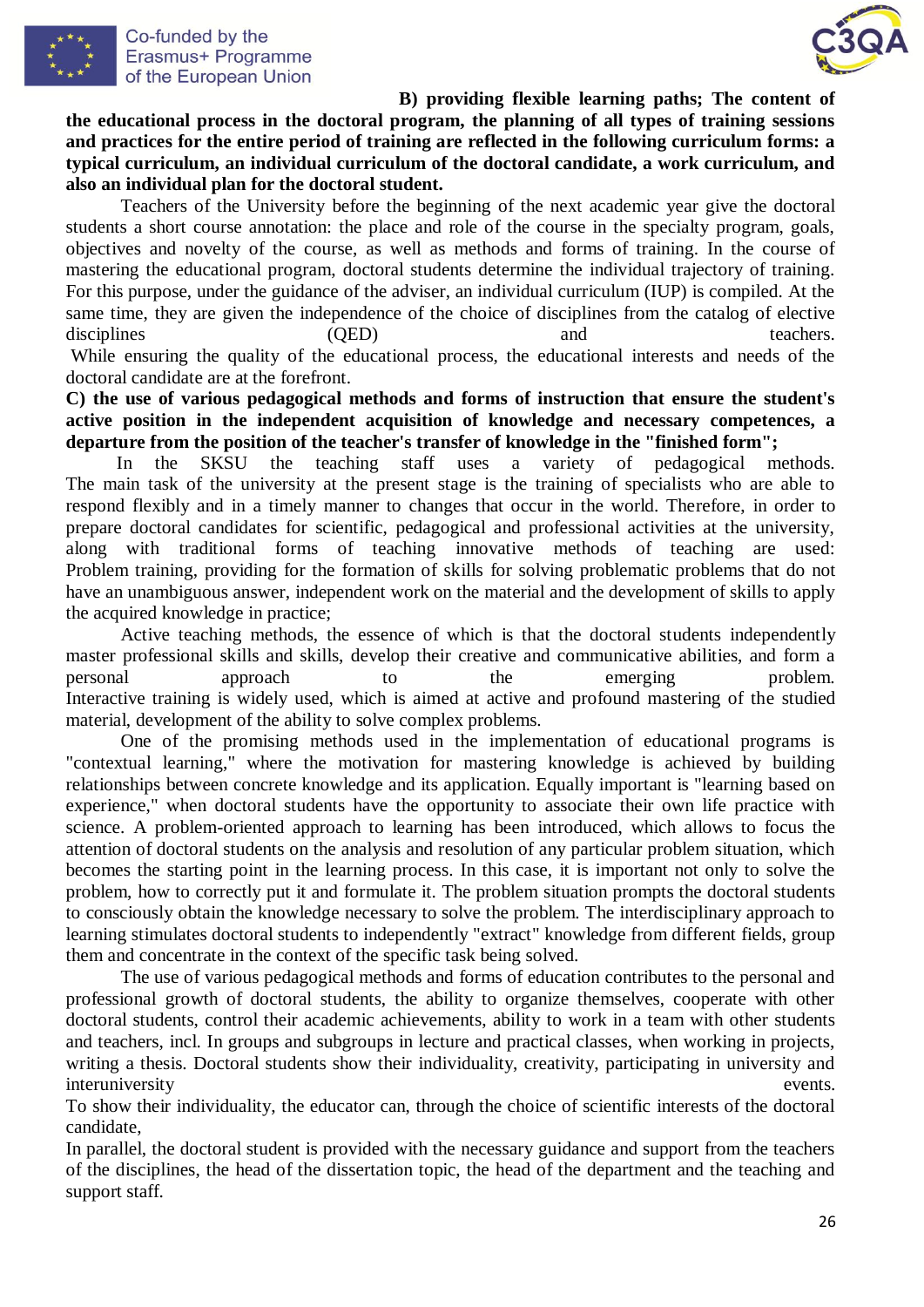



**G) the manifestation of mutual respect and cooperation in the "student-teacher" relationship.**

Much attention is paid to the issues of mutual respect between students and teachers. Approved by the Academic Council of the University (prot. No. 3 of 19.10.2011), "The Code of Corporate Ethics-Rules of Internal Order of SKSU regulates the principles of the relationship of the university staff.

| S (strength)                                            | W (weakness)                              |
|---------------------------------------------------------|-------------------------------------------|
| -ensuring the quality of the learning process, first of | - profiling disciplines are not taught in |
| all, its interests are taken into account and the       | English                                   |
| training is student-centered.                           |                                           |
| - the results of doctoral studies reflect the           |                                           |
| effectiveness of the organization of student-centered   |                                           |
| training.                                               |                                           |
| - high level of awareness of doctoral students;         |                                           |
| - providing flexible learning paths;                    |                                           |
| -the availability of an electronic database on the      |                                           |
| academic achievements of each doctoral student;         |                                           |
| $O$ (opportunity)                                       | T (threat)                                |
| - development of the EP takes place with the            | attachment of educational programs to     |
| participation of employers                              | the state general educational standard    |
| - the application of innovative teaching methods.       |                                           |
| - Internship in foreign universities                    |                                           |

## **SWOT of the Student-centered teaching**

## **1.4 Admission of students, academic achievement, recognition and certification**

## **Rules for admission to doctoral studies**

The conditions for admission to doctoral studies are determined by the relevant government regulations (Standard Rules for Admission to Education in Education Organizations Implementing Professional Higher Education Education Programs approved by Government Decree No. 111 of January 19, 2012). The conditions for admission to study by doctoral programs are developed and approved by the university.

According to the rules of the University "Rules for Admission to the University", admission of citizens to a doctorate in accordance with the state educational order is carried out on a competitive basis based on the results of the entrance examinations.

For the period of entrance examinations and admission to doctoral studies, the University creates: a selection committee, examinations commissions on specialties and appellate commissions. The admissions committee includes: Rector of the University, doctors, candidates of sciences in the specialty profile. Examination commissions on specialties are formed from the number of highly qualified scientists of the relevant specialties of the University, consisting of a chairman and three members, two of whom must be doctors of science, the remaining members of the commission may be candidates of science in the specialty profile.

Entrance examinations in a foreign language are conducted by the National Testing in the form of testing in one of the foreign languages in the amount of programs established for graduates of universities.

Priority in the course of the competition is the results of knowledge in the specialty and foreign language. In the case of the same indicators of competitive scores, citizens who have the highest grade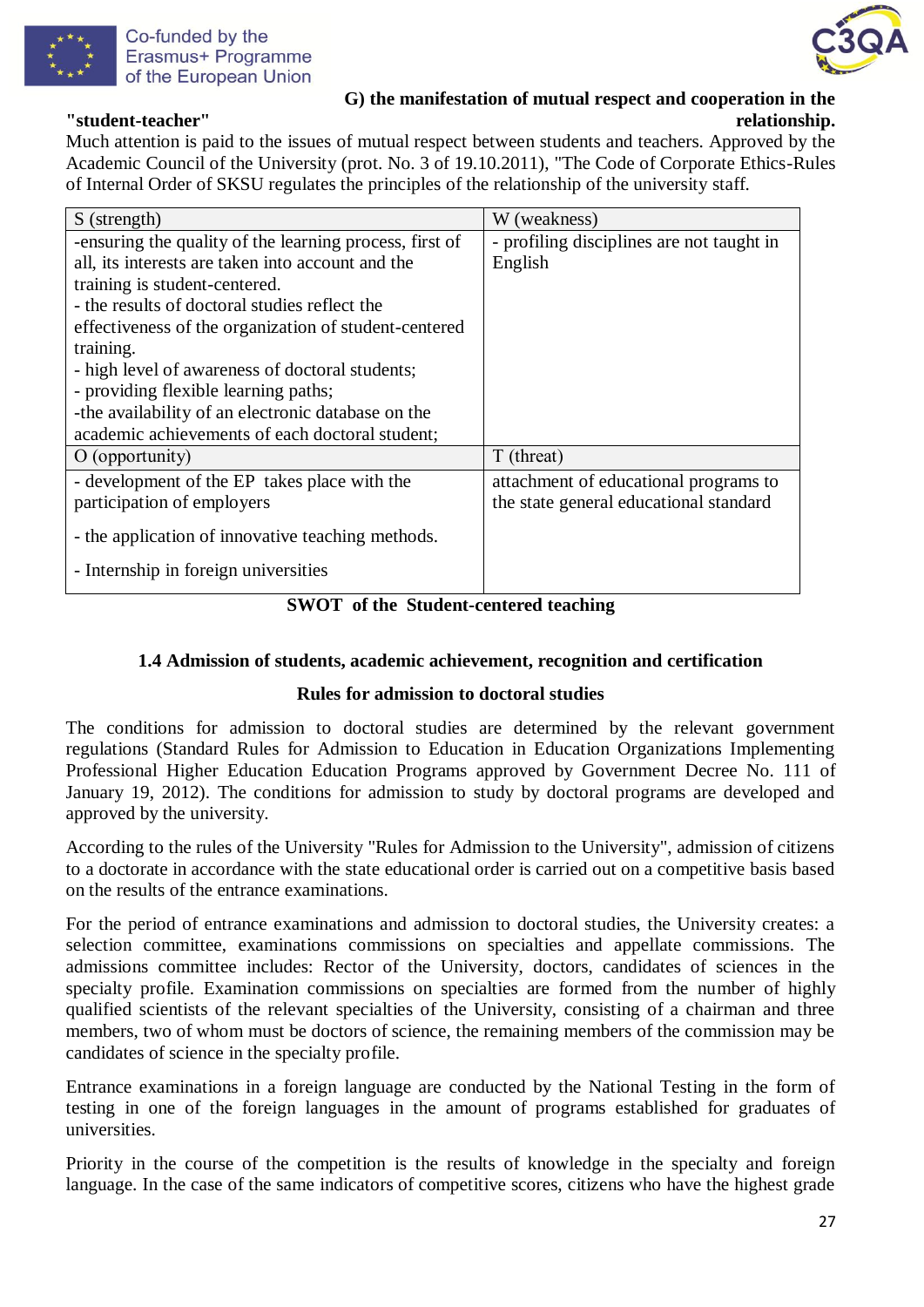

## Co-funded by the Erasmus+ Programme of the European Union



in the specialty, in foreign, Kazakh and Russian languages

receive a preferential right upon enrollment on a 100-point scale of assessments. Then scientific achievements corresponding to the profile of the chosen specialty are taken into account.

The procedure for admission to the doctoral program: passing the entrance examinations (a foreign language, in special disciplines), take place within 10 days. The final decision of the admissions commissions is made after consideration of passed entrance examinations.

The student who does not agree with the result of the examination has the right to appeal to the chairman of the Appeal Commission of the University - the pro-rector for educational activities on the day of the announcement of the results, indicating the discipline with a description of the issue requiring commission consideration.

## **Availability in the institution of the orientation procedure for first-year doctoral students**

The University provides a reference guidebook for 1 course of doctoral students, which reflects: the internal regulations, the mode of operation of all services, information on the heads of departments and the department of postgraduate education, the procedure for payment for tuition, the criteria for evaluating learning outcomes, information about educational courses, telephone directory . In the handbook there is also other information for the freshman - a doctoral student: the availability of services, dormitories, canteens, a medical center, gyms, a computer center, libraries and research centers.

 Doctoral students who entered the first year of doctoral studies at the beginning of the academic year at the meeting of the graduating department get acquainted with the faculty, the head, and are provided with

educational and methodological documentation and receive information about the schedule of the educational process and the features of training in doctoral studies. The chair appoints an adviser for postgraduate education, who accompanies and oversees the educational process of the doctoral student. On the basis of the Center for Post-Graduate Education (CPIC), meetings are held where all the necessary information is sent to doctoral students. In addition, all the necessary information is available on the university's website.

At the first lessons for each discipline, students are informed about the used assessment strategy of their knowledge, what examinations and other types of control they will have to undergo, and what criteria for evaluating their responses will be applied. To do this, they get acquainted with the syllabus, the calendar schedule for the execution of the control, the assignment and the policy of the course, where all the procedures for assessing their knowledge are clearly spelled out.

Availability of opportunities for rapid adaptation of students from other universities, who came in the exchange procedure, to the conditions of the university, the conditions of study

To quickly adapt to the conditions of the university, who came to the internship of doctoral students from other universities, they are attached to the head, who oversees the teaching process of the doctoral student, living conditions, etc.

#### **Availability of electronic base of students**

The Department of Traffic Accounting for Trainees and Administrators at the PR tracks the electronic base of the ISMWS, which provides an electronic database of the doctoral contingent for the types of educational programs and their statistics on academic performance.

Presence in the institution of monitoring progress and achievements of students in the evaluation of educational results, the implementation and protection of diploma papers and projects, master's and doctoral dissertations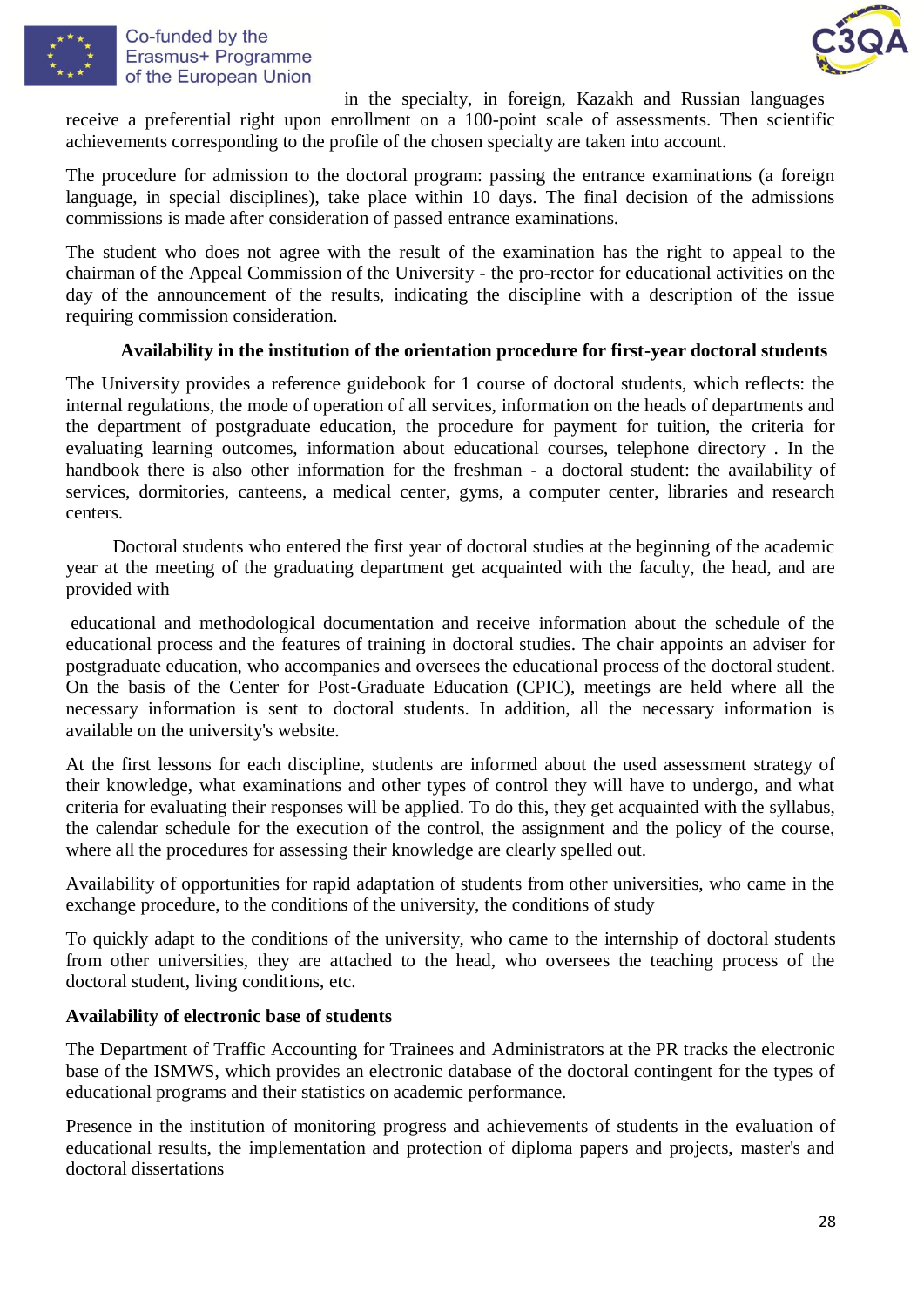

### Co-funded by the Erasmus+ Programme of the European Union



The university practices monitoring and monitoring of academic achievement, achievements of doctoral students in the evaluation of educational results.

Monitoring of current academic progress involves assessing the progress of doctoral students in lecture and practical classes, colloquiums, independent work and monitoring activities. An analysis of the current progress of doctoral students is carried out through a rating system. The main parameters of the doctoral candidates' rating are the results of the current, boundary control and final certification, which takes the form of a comprehensive exam. Within the framework of monitoring the current academic performance, the professional progress of doctoral students is analyzed, which are obliged in the course of training to confirm the theoretical knowledge gained in practice. Monitoring of the quality of professional competencies acquired by doctoral candidates is carried out as part of their pedagogical practice. Based on the monitoring results of current academic progress, a decision is made to transfer doctoral students from the course to the course.

Monitoring of the final certification involves evaluating the effectiveness of monitoring the current performance of doctoral candidates at different stages of training. In accordance with the requirements of state educational standards, the doctoral candidate of the final course is required to pass a state examination in core disciplines and to defend his doctoral dissertation. Monitoring the quality of teaching disciplines involves evaluating the methodological level of a particular teacher within the framework of control visits by internal experts from among the leading professors and professors. Monitoring of the satisfaction of doctoral candidates and employers requires their assessment of the quality of education and training of specialists through questionnaires. Monitoring of the professional progress of teachers involves an assessment of the professional growth of teachers and the degree of their compliance with the positions held. In addition to the internal evaluation, the educational program is evaluated in the framework of independent accreditation.

Provision of doctoral candidates with documents with information on the awarded qualification, including the results of training

At the end of the entire course of studies, doctoral students pass a state qualification exam in the major disciplines and defend the thesis. After the successful defense of the dissertation work, the attestation case of the doctoral candidate is sent to the Committee for Control in the sphere of education and science within thirty calendar days and after approval of the results of the defense at the meeting the student receives a Ph.D. The doctoral students receive a transcript where the results of the training are reflected, including information on the professional practice, final certification, performance and protection of the thesis (name, number of credits, letter rating, in balls, in percent, traditional), total number of credits, weighted average GPA score. The Diploma Supplement (transcript) is completed in three languages: Kazakh, Russian, English.

### **Availability of the practice of recognition of qualifications of higher education, periods of study and prior training**

Recognition of foreign documents on education is carried out in accordance with the Law of the Republic of Kazakhstan of December 13, 1997 "On the Ratification of the Convention on the Recognition of Qualifications concerning Higher Education in the European Region (Lisbon Convention).

| S (strength)                                        | W (weakness)                      |
|-----------------------------------------------------|-----------------------------------|
| -the presence of clearly formulated Rules for the   | - insufficient number of doctoral |
| admission of entrants to SKSU                       | students                          |
| -Profi-orientation work on the selection of "their" |                                   |
| entrant, who consciously chose an educational       |                                   |
| program                                             |                                   |

## **SWOT of the Admission of students**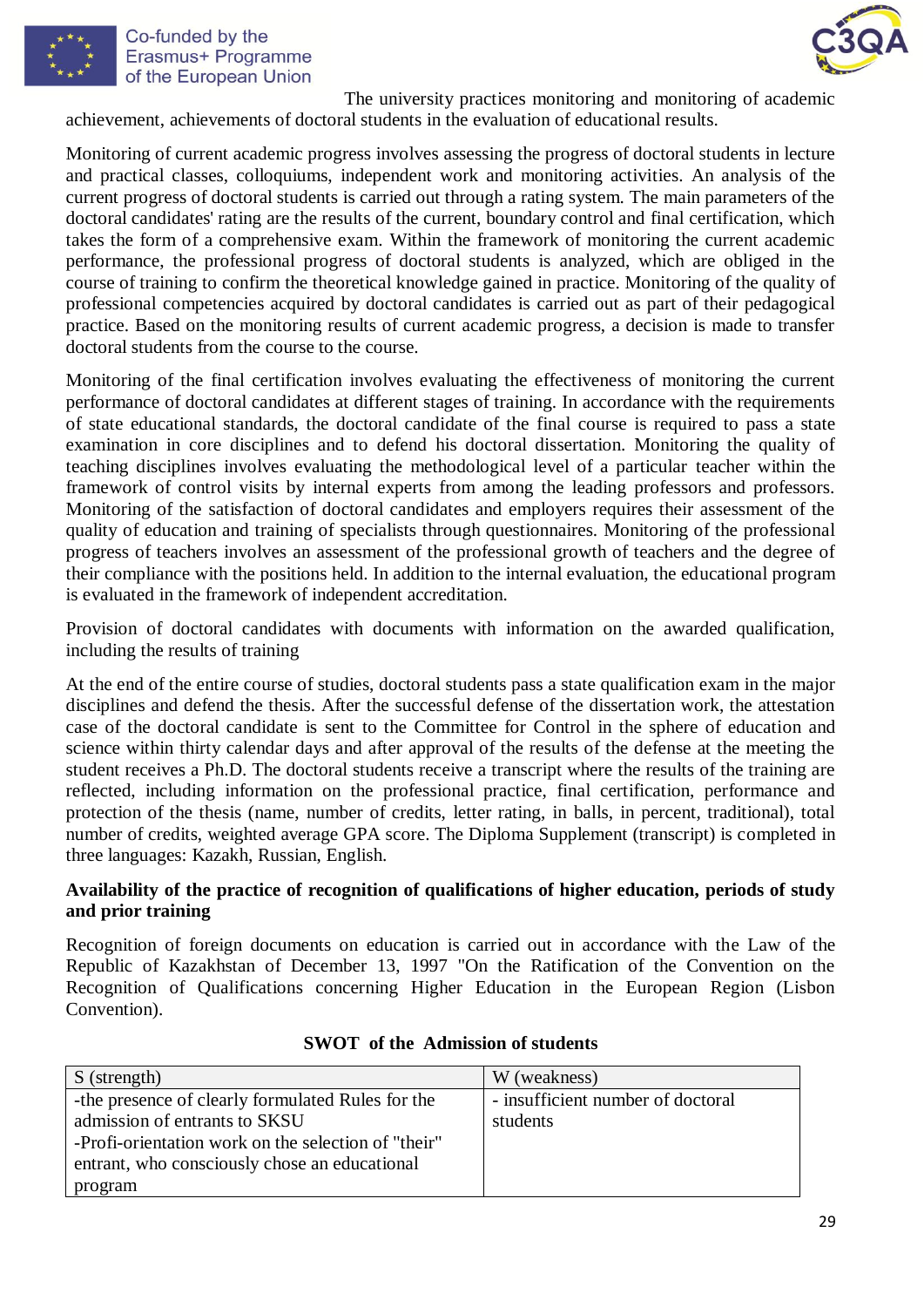



| - important components for ensuring the progress and  |                                                                                  |
|-------------------------------------------------------|----------------------------------------------------------------------------------|
| mobility of doctoral students are the recognition of  |                                                                                  |
| higher education qualifications, periods of study and |                                                                                  |
| prior training, including recognition of informal and |                                                                                  |
| informal learning                                     |                                                                                  |
| -provision of graduates of the university with the    |                                                                                  |
| application to the diploma in accordance with         |                                                                                  |
| European requirements (Diploma Supplement)            |                                                                                  |
| $O$ (opportunity)                                     | T (threat)                                                                       |
| - attraction to the management of dissertational      | - reduction of the number of state                                               |
| works of employers;                                   | educational grants                                                               |
| -increase marketing and career-oriented activities ;. | - Increasing competition in the market<br>of educational and innovative services |
|                                                       |                                                                                  |

## **1.5 Teaching staff**

Recruitment and placement of personnel is carried out on a competitive basis in accordance with the "Rules for Competitive Substitution of PPP Positions and Scientific Workers of Higher Educational Establishments" approved by Order No. 230 of the MoES of the Republic of Kazakhstan dated April 23, 2015, Procedures "Personnel Management" SKSU PR 6.02-2015 , introduced by the order of the rector. The university has a competitive commission to consider candidacies for filling vacant posts of faculty and researchers.

Preparation of doctors PhD on the OP "Manufacture of building materials, products and designs" is carried out by 3 doctors and 6 candidates of sciences. The education of teachers corresponds to all the profile areas of the curriculum of the program. Practical work experience at the enterprises for the production of building materials, in design and scientific organizations have 6 teachers, the rest have passed the advanced training courses at the advanced enterprises for the production of modern building materials.

The competence of teachers by the administration of the university is assessed by the quality of teaching when conducting open classes, mutual visits by teachers, questioning of students and colleagues.

Teachers take part in seminars, trainings and master classes to improve the quality of education and improve the educational program. So, for five years the teachers took part in 12 activities for professional development (Table).

Most of the classes are conducted using problem training, the methodology of collective learning sessions with the creation of a situation of mutual learning (the entire teaching staff of the department); project technologies (AutoCad, MathCad, APM Winmash), which presuppose the modeling of processes, activities (Suzev NA, senior lecturer Kambarov MA, associate professor Shukenov II); technology of supporting abstracts (Prof. Akhmetov AR, associate professor Kalshabekova EN, professor Ismailov AA); the organization of interdisciplinary relations (the entire teaching staff of the department); ICT: presentations of lectures and laboratory exercises, demonstration of a virtual laboratory and use of interactive whiteboard resources (the entire faculty of the department).

Training in doctoral students is carried out through their active participation in the implementation of scientific-research state budget, and funded grant work and work on the thesis topic.

The state budgetary subject of research is related to the increase of the thermal insulation properties of cellular concrete in enclosing products and structures (Akhmetov AR, Kopzhasarov B.T.), research of local raw materials and technogenic wastes as components for obtaining finishing materials (Ismailov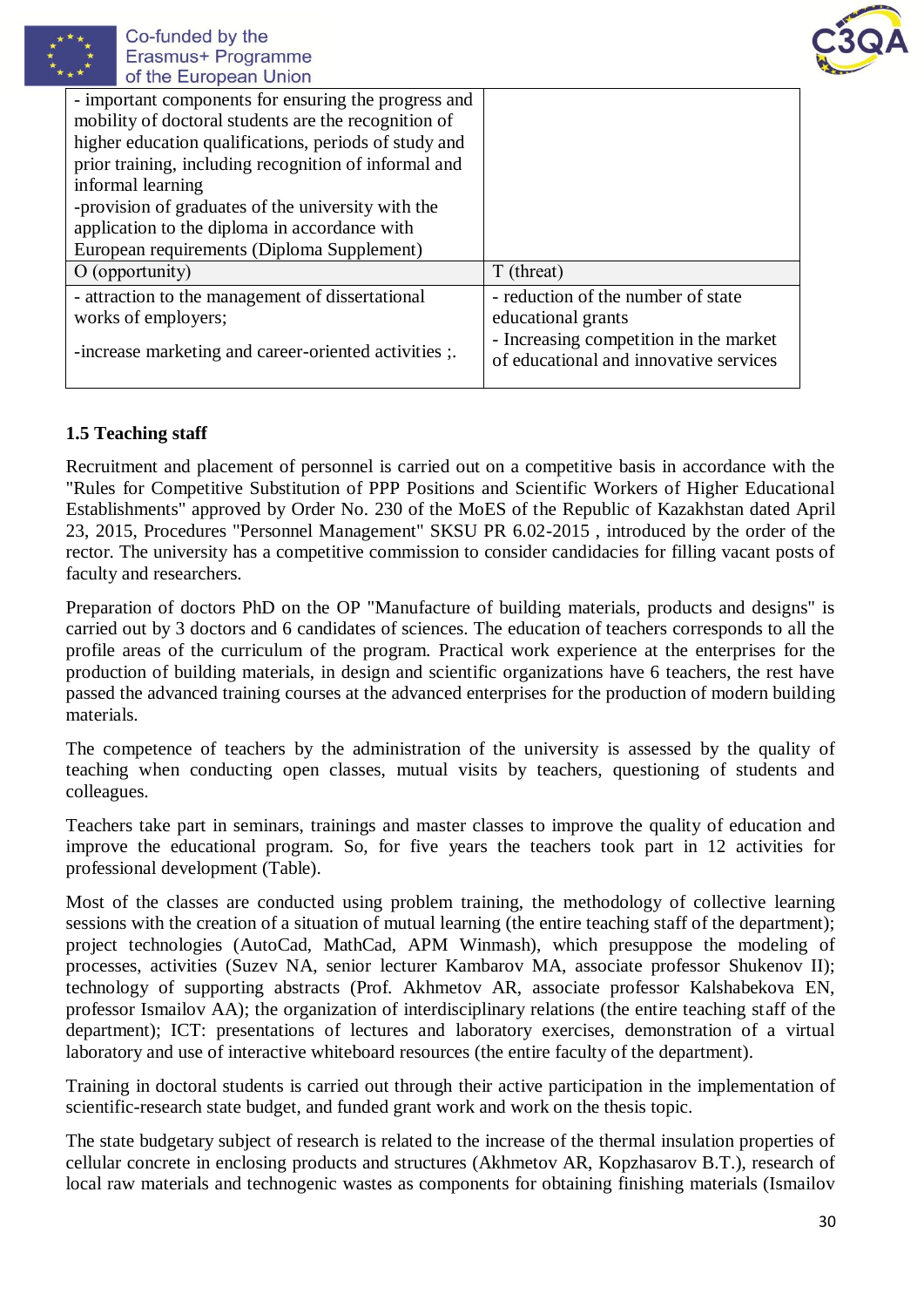



AA, Kalshabekova E .N.), Research of raw materials SKO for concrete and reinforced concrete in road construction (Suzev NA, Shukenov II)

For 5 years teachers of the department carried out funded research work and work on orders of enterprises worth more than 21 million KZT. Funded R & D was carried out on the topics of obtaining plasticizing additives for concrete on the basis of waste from the oil and fat industry (Baibulekov AB), improving the physical and technical properties of cellular concrete on the basis of local raw materials and industrial wastes (Kopzhasarov B.T.), technologies of non-firing binders and concretes on their basis (Sarsenbaev B.K.), the production of high-strength concrete on raw materials of the South Kazakhstan region (Suzev NA), the development of technology of fine-grained concrete based on industrial waste and local raw materials (AND Mailov AA)

The SKSU provides an opportunity for teachers to improve their qualifications by participating in state and international programs (Bolashak, etc.).

- Internship in the framework of multilateral cooperation of SKSU with leading industrial enterprises and research institutes;

- training in courses and seminars for advanced training;

- participation in international programs.

| S (strength)                                                                                                  | W (weakness)                                                      |  |
|---------------------------------------------------------------------------------------------------------------|-------------------------------------------------------------------|--|
| - high scientific and pedagogical level of teaching                                                           | - poor knowledge of the teaching staff                            |  |
| staff                                                                                                         | of the department implementing the                                |  |
| - the presence of doctoral and magistracy, which                                                              | educational program of foreign                                    |  |
| provides the possibility of training highly qualified                                                         | languages, which makes it difficult to                            |  |
| personnel                                                                                                     | improve their qualifications abroad and                           |  |
| - the presence of a laboratory that allows research                                                           | create academic groups with the                                   |  |
| and contractual work to be carried out on orders of                                                           | English language of instruction                                   |  |
| enterprises that promote an increase in the scientific                                                        |                                                                   |  |
| and methodological level of teaching staff and the                                                            |                                                                   |  |
| quality of teaching.                                                                                          |                                                                   |  |
| $O$ (opportunity)                                                                                             | T (threat)                                                        |  |
| - the possibility of improving the educational                                                                | - Inadequate material motivation for                              |  |
| program of doctoral studies PHD                                                                               | keeping young teachers in the staff of                            |  |
| -the presence in the university of conditions for the<br>mobility of teachers, advanced training and exchange | the teaching staff and attracting<br>graduates to the university. |  |
| of experience in other universities in Kazakhstan and                                                         |                                                                   |  |
| abroad                                                                                                        |                                                                   |  |

## **SWOT of the Teaching staff**

## **1.6 Learning resources and student support system**

The material and technical base of the department is currently formed by the training laboratory "Testing of building materials, products and structures", in which a crane-beam with a payload capacity of 3.2 tons for lifting and transporting building materials and products, a steaming chamber, a concrete mixer, a hydraulic press, . In addition, there are specialized laboratories for the discipline "Autoclave materials", "Technology fillers of concrete." To carry out scientific research of doctoral students, specialized classrooms and classrooms have been created, which are equipped with modern technical training aids. All computer classes are equipped with new generation computers, integrated into a local network and connected to the Internet, which all doctoral students use for free and without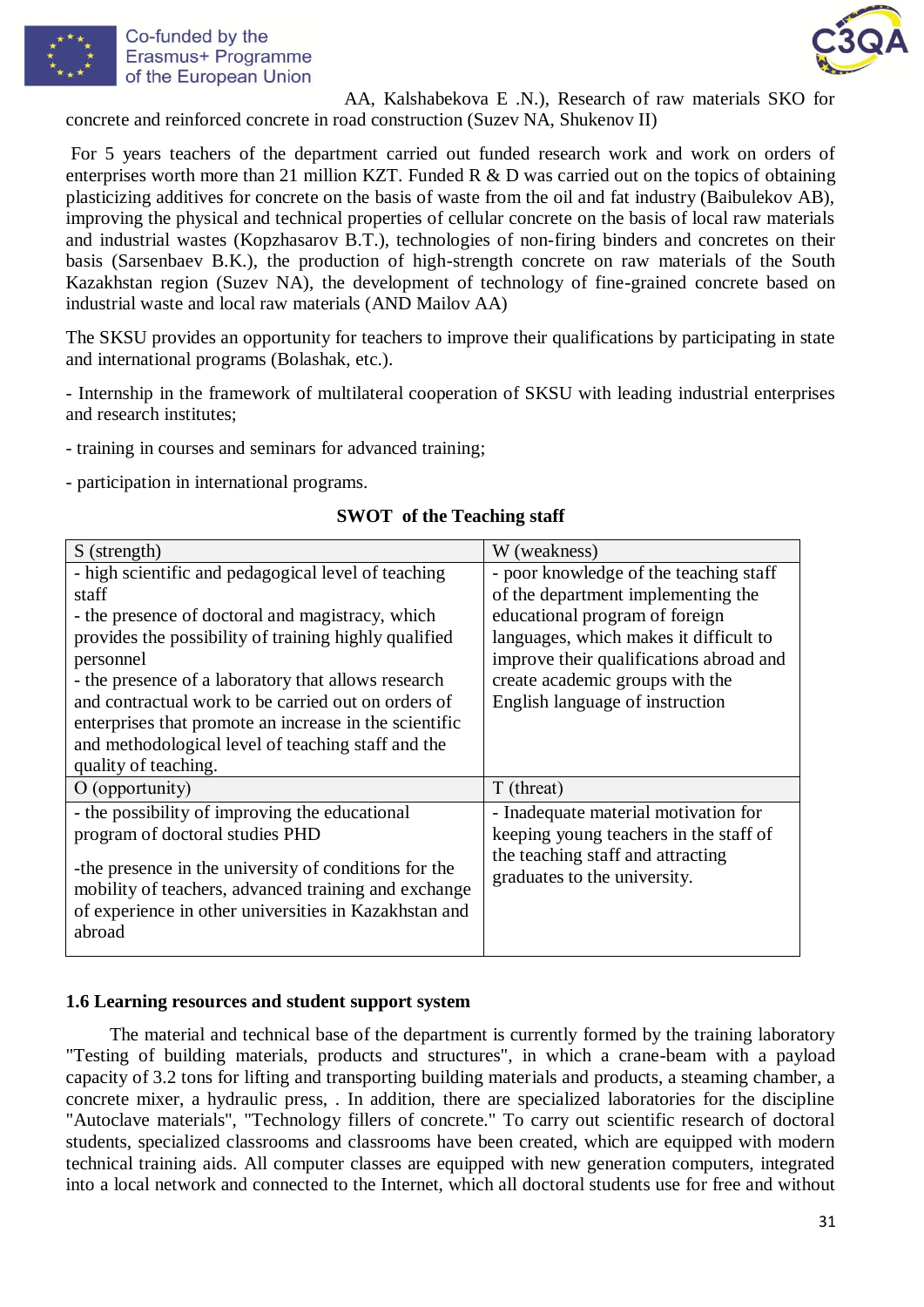



time limits. The department is equipped with computers, printers, audio-video equipment. For the classes there are interactive boards, multimedia projectors, panoramic screens. The doctoral students of the department actively participate in the research work of the university, for this the university has a sufficient material base, which consists of a set of different research laboratories.

Classrooms for the teaching staff, staff, affordable modern equipment contribute to the maintenance of the objectives of educational programs, the expected results of training doctoral students and provide an atmosphere conducive to learning.

Auditor fund, and these are lecture halls, seminar audiences, laboratory rooms, jobs for doctoral students, as well as tools, tools and equipment, modern instrument base, meet the requirements of the implemented educational program. For all requirements and indicators, such as illumination, acoustics, temperature, technical equipment, environmental and aesthetic indicators of the audience correspond to sanitary and epidemiological norms and rules.

The educational, UML and scientific literature on specialty 6D073000 "Production of building materials, products and structures" - is 4440 copies. documents. Including in the state language -2100 copies.

Table 2. Update of the library fund for 2016. on specialty 6D073000 "Production of building materials, products and structures"

|              | <b>Total</b><br>number of  | Receipt   | $\frac{0}{0}$ | <b>Total number</b>               | <b>Receipt</b>   | $\frac{0}{0}$ |
|--------------|----------------------------|-----------|---------------|-----------------------------------|------------------|---------------|
| <b>Years</b> | educationa<br>l literature | in a year |               | of educational<br>iterature / kaz | in a<br>year/kaz |               |
| 2016         | 4440                       | 270       | 6             | 2100                              | 120              | 5,7           |
| 2015         | 3573                       | 867       | 24,2          | 1891                              | 209              | 11            |
| 2014         | 2939                       | 634       | 21,5          | 1577                              | 314              | 20            |
| 2013         | 2220                       | 719       | 32,3          | 903                               | 674              | 74            |
| 2012         | 1750                       | 470       | 26,8          | 642                               | 261              | 40            |

Availability of information databases

The library and information complex of the University unites 5 electronic resource centers (ERC) with a total capacity of 200 seats. For users of SKSSU, on-line access to foreign full-text multidisciplinary databases is available: SpringerLInk, Scopus, Plenipotentiary, Thomson Reuters ISI Web of Knowledge, ScienceDirect, EBSCO, to Kazakhstan databases: KazPatent "," RK Standards "," Digital Library for Human Rights "," Zan "," RMEB ". In 2017, we provided test access to international databases: Lan, Biblioborussika, EBS IPRbooks, ProQuest Dissertation & Theses Global.

The database of own generation is being filled: "Proceedings of the faculty of the SKSU "Electronic archive".

Student information and educational portal portal "Professor" is designed to provide information for students about the educational process in SKSU. Thanks to an effective search system, it is possible to obtain information relating personally to the student, such as the schedule of classes, the schedule of exams for semesters, academic achievement, the current-semester of the current semester, and in general for the university (data on faculties, teachers, etc.).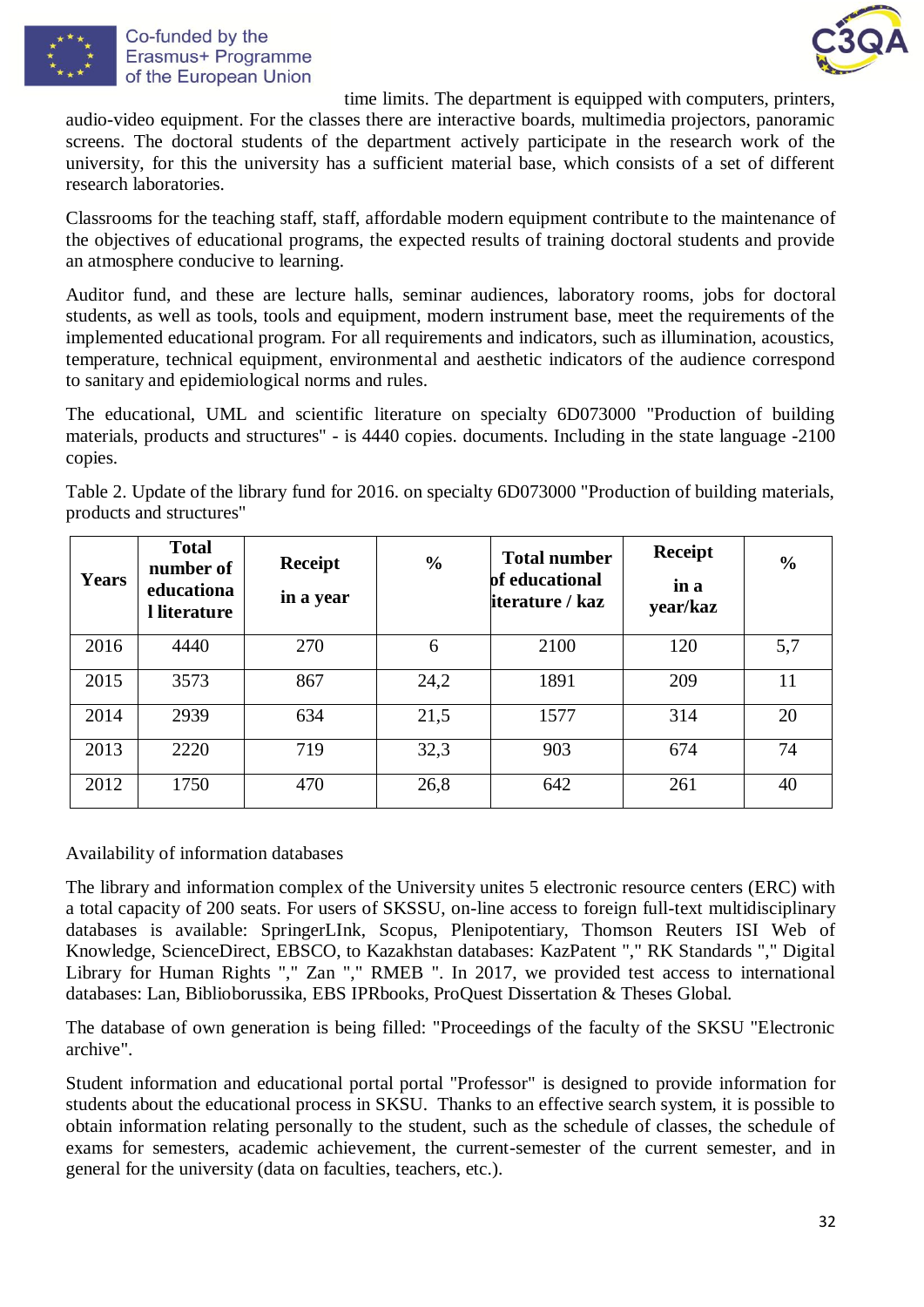

University Websites:

- the main information site of the university ukgu.kz;
- site of the educational and information center lib.ukgu.kz;
- The site of the Center for Academic Mobility and the Bologna Process mobility.ukgu.kz;

• web resource of international scientific conferences with the function of registration and acceptance of articles from all interested persons icite.ukgu.kz.

• site of the International Scientific Journal "Industrial technology and engineering" - ite.ukgu.kz.

### **SWOT of the Learning resources and student support system**

| S (strength)                                                  | W (weakness)                              |
|---------------------------------------------------------------|-------------------------------------------|
| - high qualification of the personnel;                        | - availability of equipment with a high   |
| - a constantly updated material and technical base for        | degree of wear                            |
| the implementation of the educational program.                | - Instability of the provisions regarding |
| -a sufficient library fund for the disciplines of the         | the strategic directions of the           |
| educational program;                                          | development of education.                 |
| -programming, updating, maintenance of computer               |                                           |
| equipment                                                     |                                           |
| $O$ (opportunity)                                             | T (threat)                                |
| - conditions for increasing the educational and               | - toughening of competition in the        |
| intellectual level of doctoral students (library fund,        | sphere of education;                      |
| research laboratories, etc.);                                 | - strengthening the position of           |
| the possibility of using the production base of<br>employers. | competitors.                              |

## **1.7 Information Management**

Updating the content of programs is carried out regularly with a view to their aggregate satisfaction to the needs of interested parties. Data collection and analysis is carried out by the method of integrated information management.

The procedure for evaluating and revising educational programs is described in the methodical instruction for compiling a modular educational program. The collection of information for analysis is carried out within the overall monitoring of the institution.

In general, the evaluation of educational programs for relevance, content and effectiveness is based on 2 indicators:

- statistical data on admission, academic performance and employment;

- expert assessment of employers, experts from the industry, students and specialists of the university.

Also, the university applies the practice of analyzing the market of the current specialty. The revision and updating of curricula is carried out in accordance with the strategic plan of the university.

The monitoring of the quality of the educational program is carried out by the services of the university: the department, the dean's office, the methodological commission of the faculty, the UMS, the UMU, the University of the University. Important measures aimed at improving the quality of educational programs are:

- use and alternation of various teaching technologies in the learning process;

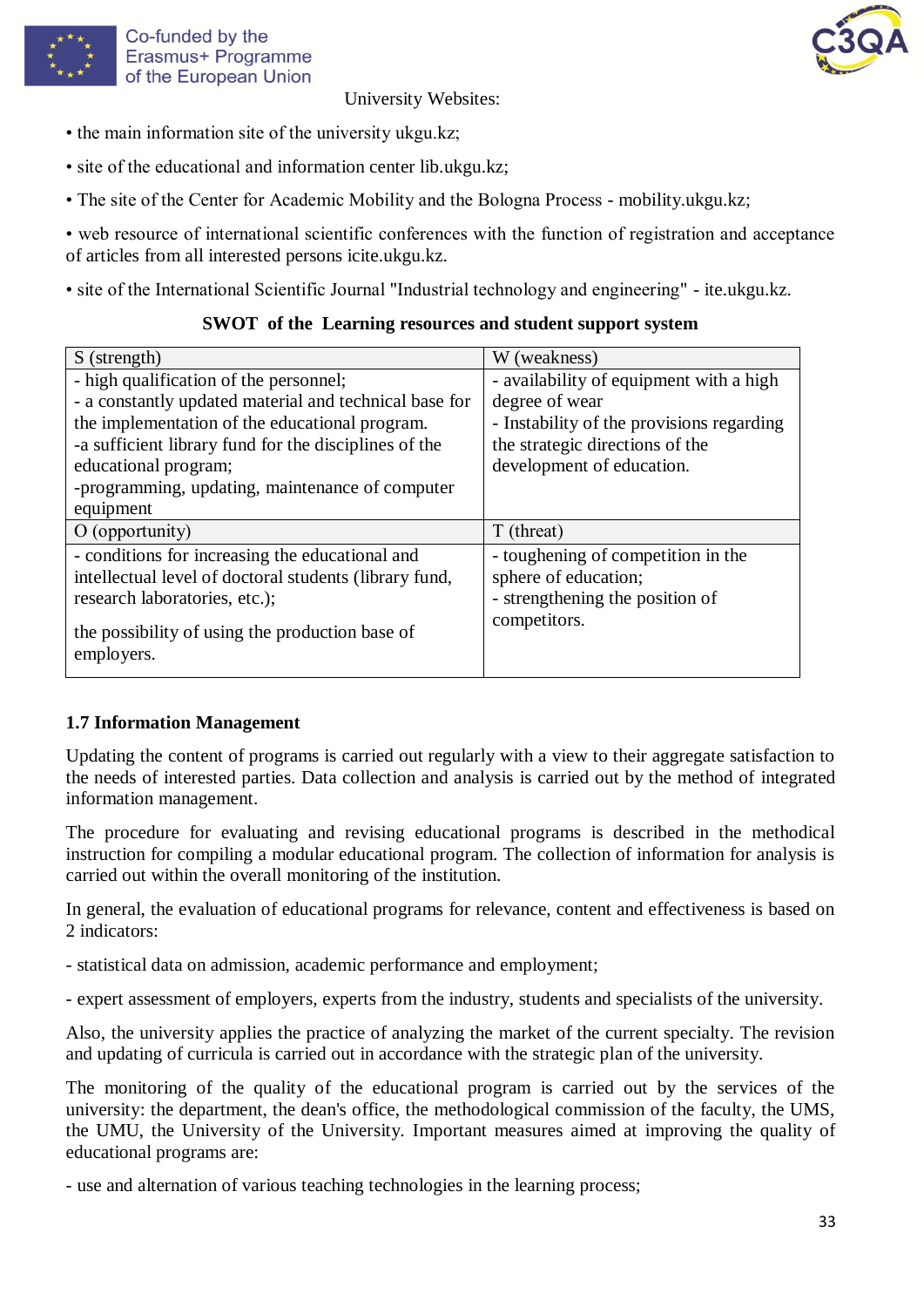



the quality of the organization" a;

- revision and constant updating of the contents of disciplines / modules;
- introduction of R & D elements in the performance of independent work;
- the acquisition of a new literature by the university.

Measures taken to control and improve the level of teaching and implementation of educational programs:

- questioning of students "Satisfaction of the learning process by

- mutual attendance by the teachers of the department;
- Open classes
- planned, as well as unplanned increase of qualification of the faculty of the faculty;

- holding open meetings of UMS dedicated to the development of teaching skills and introduction of modern teaching technologies;

- exchange of experience with foreign colleagues through an invitation to the university.

#### **1.8 Public awareness**

Information about the modular educational program is available to every specialty trainee through the educational portal (www.portal.ukgu.kz), most of the tabs are created in Kazakh, Russian, English languages with modern navigation. The portal includes information on the history of the university, the mission, the University's Strategic Development Plan, the Quality Policy, the Code of Ethics, information on collegial bodies, structural departments and faculties, teachers, university competitions, international projects, academic mobility programs, and portals. On the site there are sections "Applicant", "Magistrant", "Doctoral student", "Graduate", "Employer", "Dissertational council", "Public procurement".

Doctoral students have the opportunity to receive and exchange information quickly with libraries and educational organizations.

Information about the modular educational program is posted on the university's educational portal (www.portal.ukgu.kz) and the information stand of the Office Registrar.

Information about the teachers who provide training on the OP is available on the website www.ukgu.kz.

Regularly published in the media and on the university's website: the organization and monitoring of the employment of young professionals; analysis of labor market development trends; creation and support of information resources of professional career and employment; establishing and maintaining direct contacts with potential employers; carrying out of trainings and seminars among graduates on training to skills of successful employment.

The chair "TCMIK" actively promotes the goals, tools and expected results of the OP through speeches on TV channels, newspapers and magazines in the provincial, city and republican scales. Over the past 3 years, 2 appearances on TV, 5 articles have been published on newspapers and magazines.

Numerous letters are sent to the university, indicating the needs of specialists from various scientific, design organizations, educational institutions and companies, and requests to send graduates to the university. All information from enterprises is brought to the attention of graduates and is posted on the university's website.